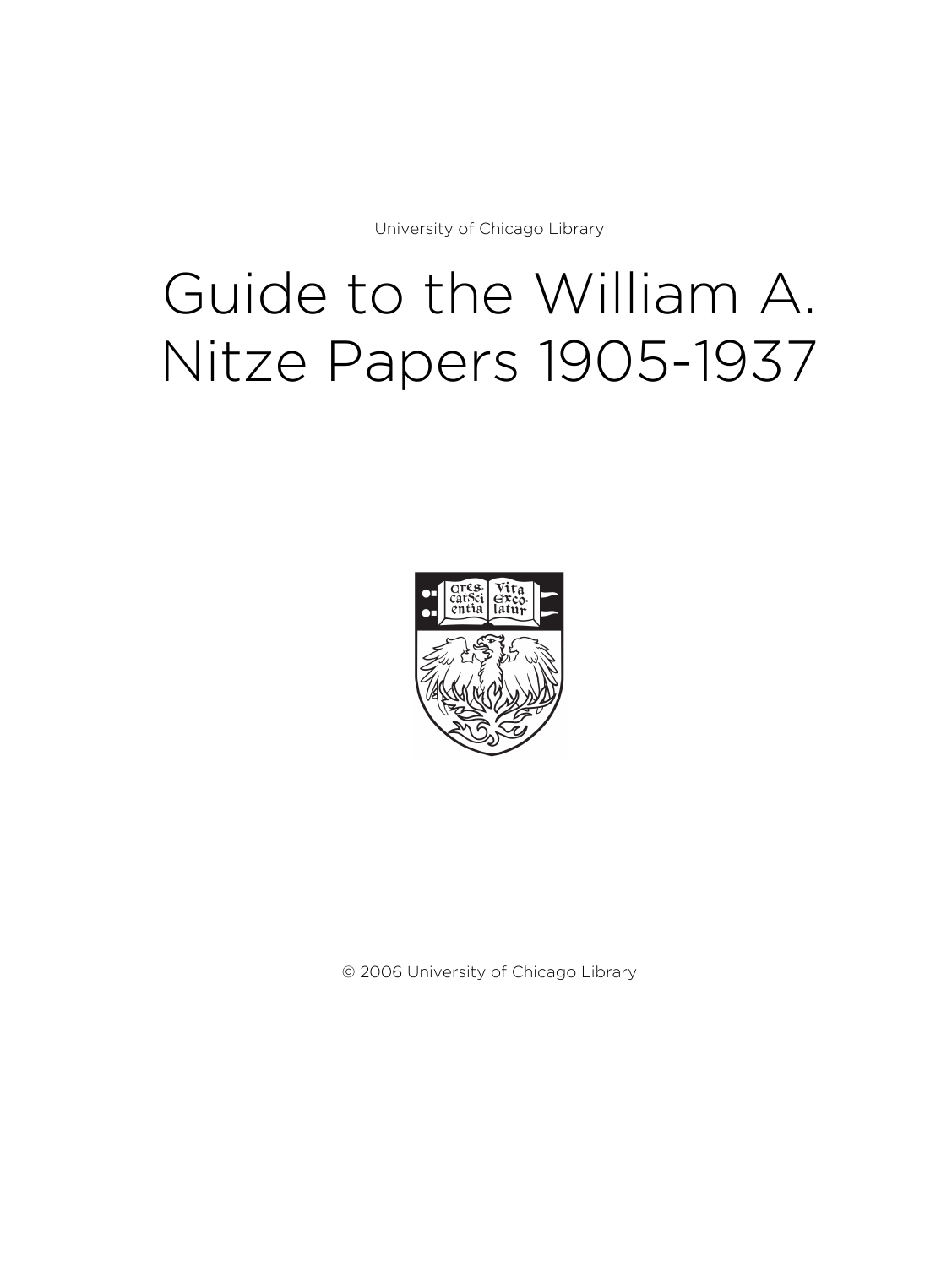# **Table of Contents**

| Descriptive Summary                                                                      | 3              |  |
|------------------------------------------------------------------------------------------|----------------|--|
| Information on Use                                                                       | 3              |  |
| Access                                                                                   | $\mathfrak{Z}$ |  |
| Citation                                                                                 | 3              |  |
| <b>Biographical Note</b>                                                                 | 3              |  |
| Scope Note                                                                               | 4              |  |
| <b>Related Resources</b>                                                                 |                |  |
| Subject Headings                                                                         |                |  |
| <b>INVENTORY</b>                                                                         |                |  |
| Series I: Professional Papers                                                            |                |  |
| Subseries 1: Seminar Preparation Notes                                                   |                |  |
| Subseries 2: Arthurian Seminar Students' Papers                                          | 8              |  |
| Subseries 3: Students' Work for French Language Course, 1915                             | 9              |  |
| Subseries 4: Formal Lectures and Manuscripts of Publications                             | 9              |  |
| Subseries 5: Topical Notes, Studies and Reference Materials                              | 10             |  |
| Subseries 6: Transcriptions of Texts and Manuscript Descriptions                         | 11             |  |
| Subseries 7: The Perlesvaus Edition, Volume II, Part I: Commentary                       | 13             |  |
| Subseries 8: The Perlesvaus Edition, Volume II, Part II: Notes                           | 14             |  |
| Subseries 9: The Perlesvaus Edition, Volume II, Printer's Copy, Proofs and Miscellaneous |                |  |
| Subseries 10: Offprints and Publications by Nitze and His Colleagues                     | 16             |  |
| Series II: Correspondence                                                                | 18             |  |
| Series III: Photostats of Manuscripts                                                    | 19             |  |
|                                                                                          |                |  |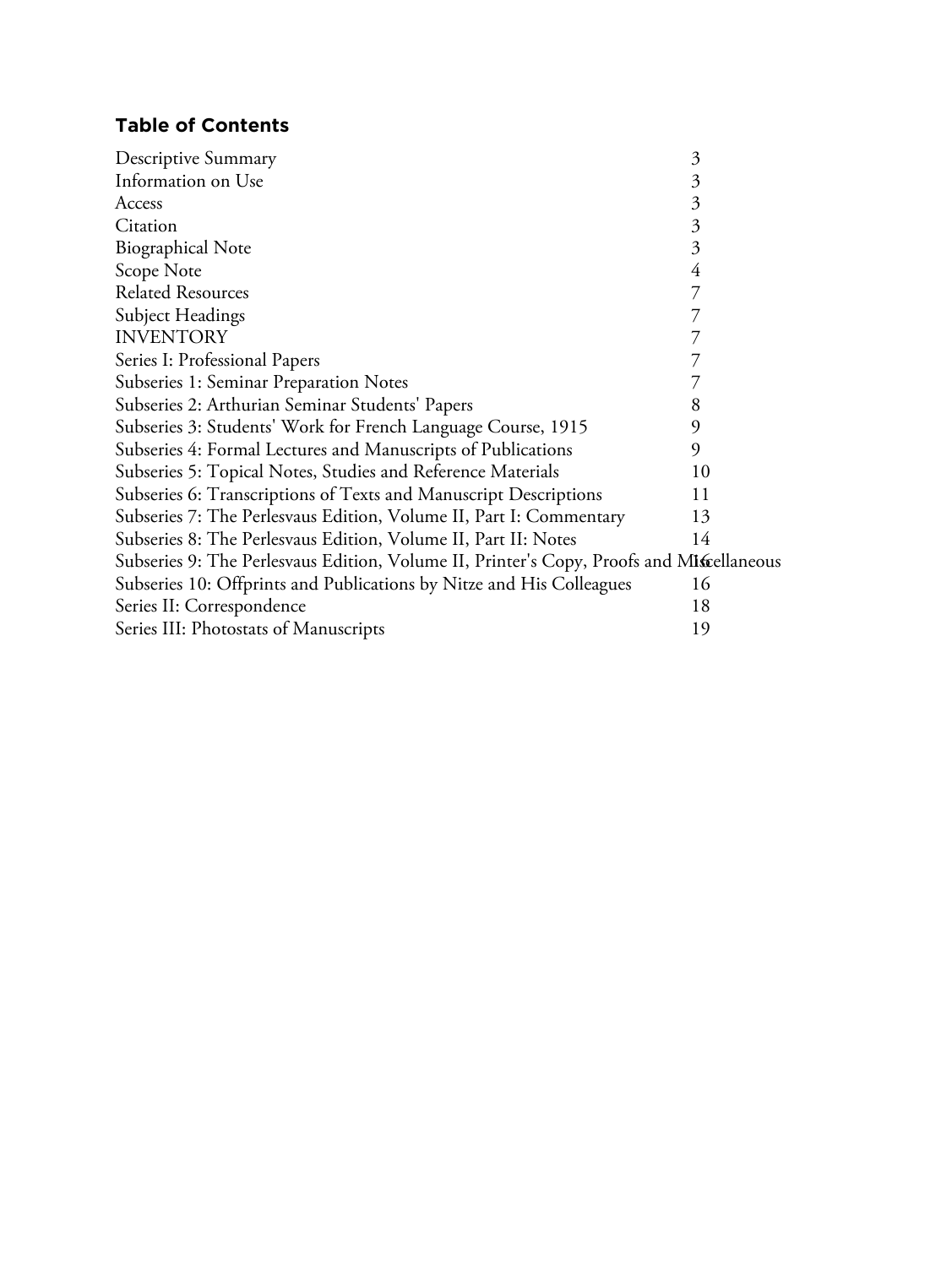# **Descriptive Summary**

| <b>Identifier</b> | <b>ICU.SPCL.NITZEWA</b>                                                                                                                                                                                                                                                                                                                                                                                                                                                                                                                                                                                                          |
|-------------------|----------------------------------------------------------------------------------------------------------------------------------------------------------------------------------------------------------------------------------------------------------------------------------------------------------------------------------------------------------------------------------------------------------------------------------------------------------------------------------------------------------------------------------------------------------------------------------------------------------------------------------|
| <b>Title</b>      | Nitze, William A. Papers                                                                                                                                                                                                                                                                                                                                                                                                                                                                                                                                                                                                         |
| Date              | 1905-1937                                                                                                                                                                                                                                                                                                                                                                                                                                                                                                                                                                                                                        |
| <b>Size</b>       | 9.5 linear ft. (19 boxes)                                                                                                                                                                                                                                                                                                                                                                                                                                                                                                                                                                                                        |
| <b>Repository</b> | Special Collections Research Center<br>University of Chicago Library<br>1100 East 57th Street<br>Chicago, Illinois 60637 U.S.A.                                                                                                                                                                                                                                                                                                                                                                                                                                                                                                  |
| <b>Abstract</b>   | William A. Nitze, Professor of romance languages, University of Chicago,<br>1909-1941. Contains professional correspondence, manuscripts, class<br>preparation notes for the Arthurian Seminar, students' papers, lectures,<br>research notes, transcriptions and photostats of research materials, offprints,<br>and drafts of a critical edition of Perlesvaus. Material relates primarily to<br>Nitze's work on Arthurian legends and his collaboration with Thomas<br>A. Jenkins and others on the Arthurian Romances Project. Also includes<br>correspondence relating to La Maison Française at the University of Chicago. |

# **Information on Use**

# **Access**

No restrictions.

# **Citation**

When quoting material from this collection, the preferred citation is: Nitze, William A. Papers, , [Box #, Folder #], Special Collections Research Center, University of Chicago Library

# **Biographical Note**

William A. Nitze (1876-1957), Andrew MacLeish Distinguished Service Professor of Romance Languages and Literature 1935-1941, came to the University of Chicago as a full professor to become head of the Romance Languages Department in 1901. Prior to his appointment he had been a lecturer at Columbia University (1899-1903), associate professor and professor of Romance Languages at Amherst (1903-1908) and professor of Romance Languages at the University of California (1908-1909). After his retirement from the University of Chicago he taught again at the University of California (1942-1946). At the University of Chicago Professor Nitze took a keen interest in his students as manifested in his articles on the problems and quality of contemporary education and in his papers by the records of his association with La Maison Française. He is most noted, however, as the originator and director of the Arthurian Romances Project, a long-standing project at the University of Chicago to trace the Arthurian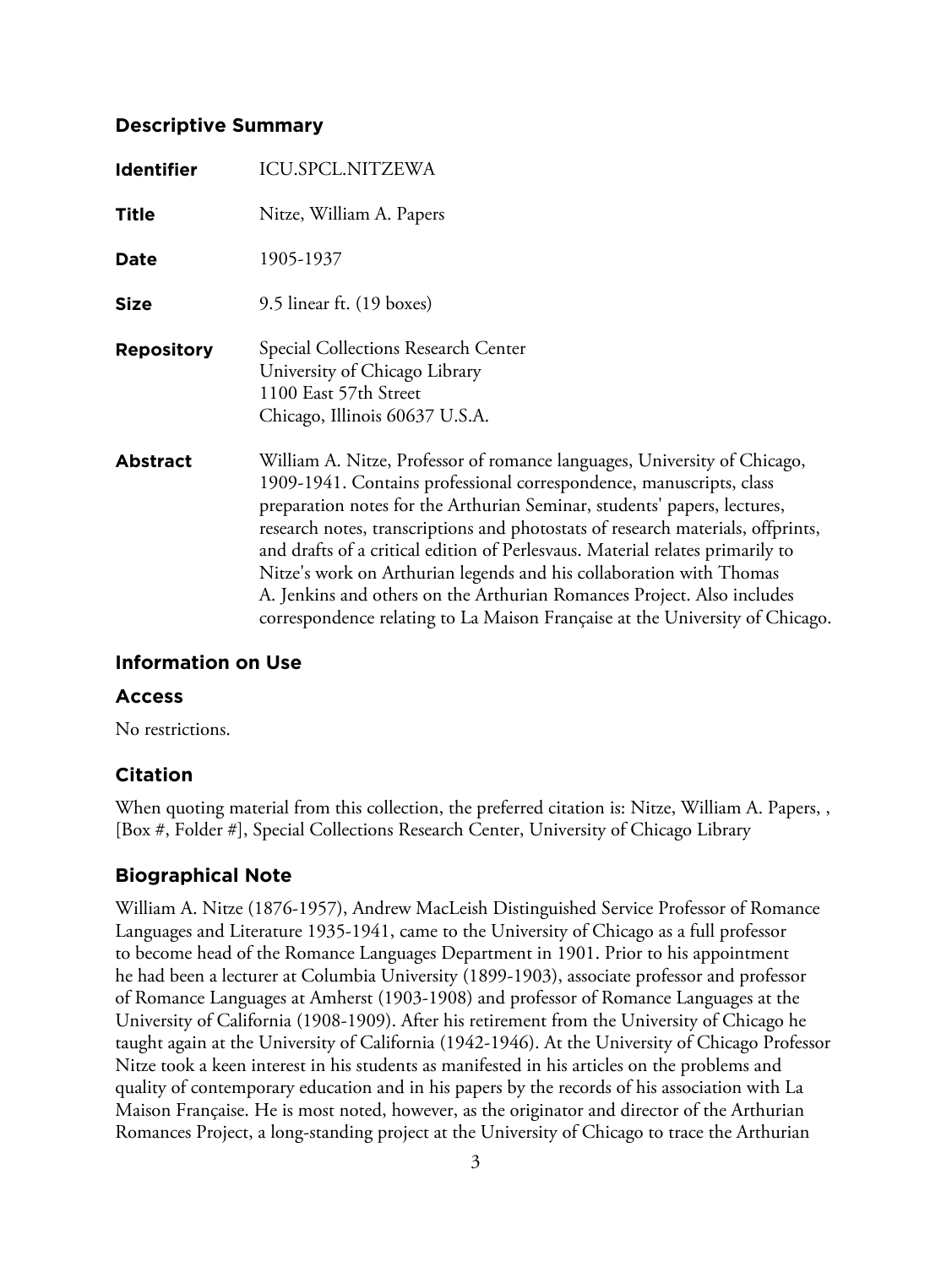legends and the story of the Holy Grail through the various literatures of medieval and postmedieval Europe. At the time of his retirement he was regarded as one of the leading American figures in Romance languages and literature.

# **Scope Note**

The William A. Nitze Papers are organized in three series containing the following materials: (1) Professor Nitze's professional papers, especially papers stemming from the ongoing Arthurian Seminar and papers related to the publication of a critical edition of the Perlesvaus produced in collaboration with Professor Thomas Atkinson Jenkins and others; (2) correspondence; and (3) photostats of manuscripts used in the edition of the Perlesvaus and other works. (The Arthurian Seminar and the edition of the Perlesvaus are discussed in fuller detail below.)

The first part is arranged in ten sections: "Class and Seminar Preparation Notes," usually professor Nitze's introductions to, and line-by-line critical-exegetical notes on, the various Arthurian romances studied by the sessions of the Seminar (Box 1); "Arthurian Seminar Students' Papers," "Students' Work for French Language Courses, 1915" (Box 2, folders 6-10); "Formal Lectures and Manuscripts of Publications" (Box 2, folder 11 through Box 3, folder 30); "Topical Notes, Studies and Reference Materials," consisting of Nitze's files on various scholarly topics (Box 3, folders 4-15); "Transcriptions of Texts and Manuscript Descriptions," used by Nitze in the edition of the Perlesvaus and in other works (Box 3, folder 16 through Box 5, folder 12); "The Perlesvaus Edition, Volume Two, Part One: Commentary," "The Perlesvaus Edition, Volume Two, Part Two: Notes," and "The Perlesvaus Edition, Volume Two, Printer's Copy, proofs, and Miscellaneous" (Box 5, folder 13 through Box 12) consisting primarily of successive drafts and revisions of the studies comprising volume two of the edition; annotated or autographed "Offprints and Publications by Nitze and His Colleagues" (Box 13, folders 1-18).

The Nitze Papers include no materials from the publication of the Perlesvaus edition, Volume One, Text, Variants and Glossary, other than the photostats and transcriptions of manuscripts, and the card files of textual variants (Box 12, folder 2) included under Miscellaneous, all of which were used also for the publication of the second volume.

The Correspondence preserved in the Nitze Papers has been grouped together in four folders (Box 13, folders 19-22): the first a general collection of professional correspondence in alphabetical order by correspondent, the second and third correspondence on two particular topics pertaining to the Perlesvaus edition, and the fourth, correspondence pertaining to the establishment and financial support for La Maison Francaise, 1918-1922, the French House at the University of Chicago founded under the stimulus of Professor Nitze.

The collection of photostats comprising the third section of the William A. Nitze Papers (Boxes 14 through 19) represents only a portion of the photostats acquired in the course of the Arthurian Romances Project, see Box 3, folder 14, "Conference on the Study of Geoffrey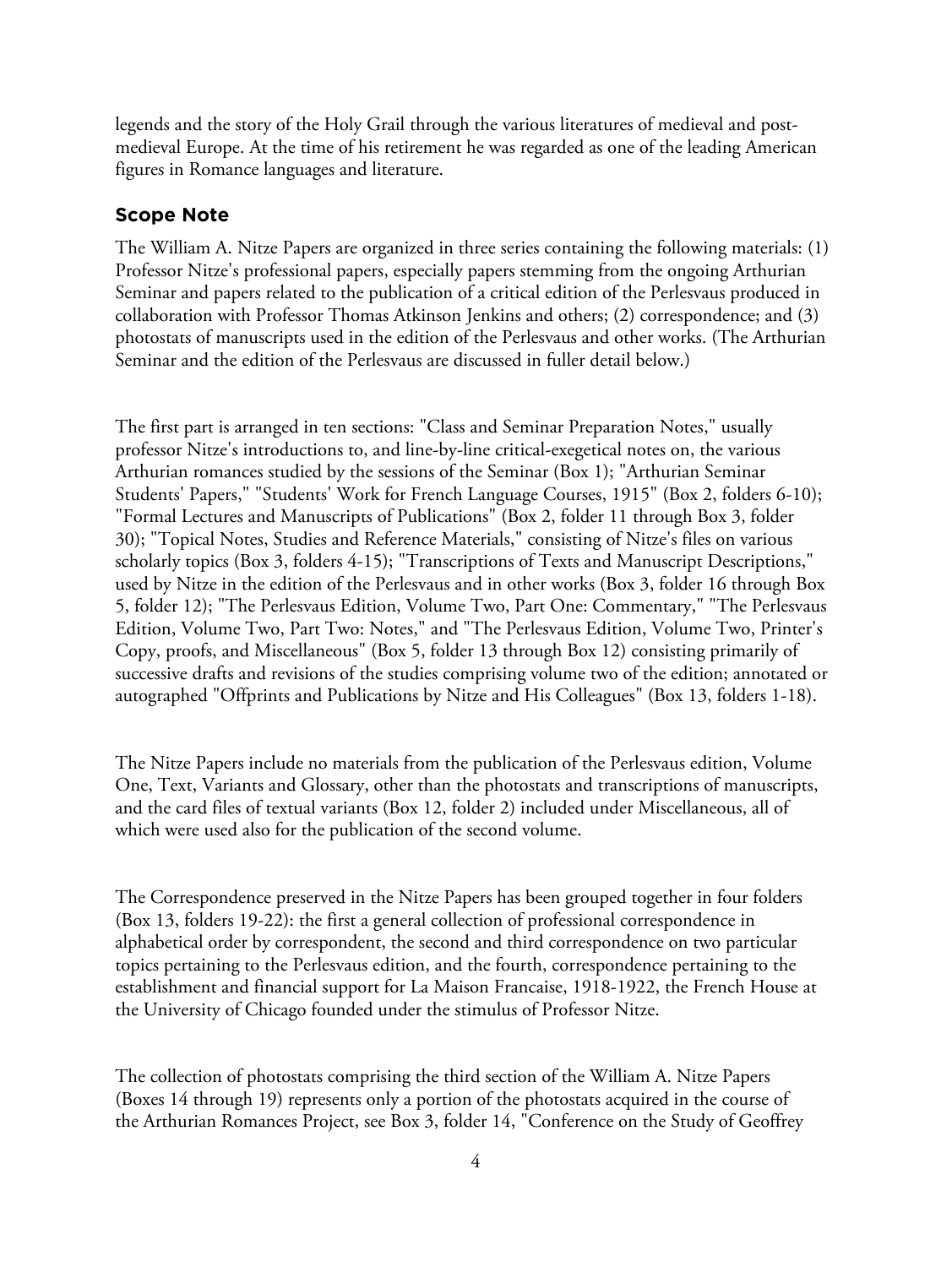of Monmouth's Historia Regum Britanniae, Chicago, January 1 and 2, 1933," the list of manuscript photostats in the United States compiled for the use of members of the conference.

In addition, the following photostats acquired by Professor Tom Peete Cross for Celtic studies in relation to the Arthurian Romances Project (see the description of the Arthurian Romances Project, below) are retained by the University of Chicago Library, catalogued under call numbers as listed below. Records pertaining to the acquisition of these photostats are preserved in the Humanities Division Research Grants Papers, Box 4 folder 1, in the Archives, The University of Chicago Library.

#### The Arthurian Romances Project

During the years 1927-1937 William A. Nitze collaborated with Professors Thomas Atkinson Jenkins (until his death in 1935) and Tom Peete Cross in carrying out the project of the origins and history of the Arthurian Romances. The project was supported by funds from the General Education Board and the Rockefeller Foundation administered through the Humanities Division of the University of Chicago. This "Arthurian Institute," as the project was unofficially titled during its latter years, produced an impressive number of editions of texts, as well as monographs and articles on related subjects. Two long-range projects comprised the core of the Arthurian Romances Project. The first and major project was a critical edition of the late twelfth or early thirteenth century French prose romance of the Grail known as Le Haut Livre du Graal, or Perlesvaus, for its central character better known today as Perceval. This edition had its genesis in Nitze's doctoral dissertation, The Old French Grail Romance Perlesvaus (Johns Hopkins University, 1899, published by John Murphy Co., Baltimore, 1902), which Nitze undertook at the suggestion of Professor F. M. Warren of Yale University. The plan for the edition was ambitious, including linguistic, historical and literary notes requiring the close cooperation of scholars in widely divergent fields of specialization, and an introduction and commentary which traced the origin and evolution of the Arthurian legends in the Perlesvaus. The related study of the history of Glastonbury Abbey required the assistance of archaeologists and historians of architecture, while the interpretation of some of the Arthurian legends, which appeared to have had their origin in rites of initiation and other primitive customs, involved incursions into the realm of sociology and cultural anthropology. Consequently the project, and the resource materials collected in the course of the work, were relevant to a wide range of academic disciplines. The experience of scholarly cooperation on such a wide scale seems to have inspired, moreover, some of Nitze's ideals for contemporary education.

The second project whose progress was regularly described in the reports written for the Humanities. Division Research Grants committee was a study of the origin and evolution of the Guenevere theme in medieval literature. These two projects culminated in the publication in Modern Philology Monographs of the University of Chicago of the two volume edition, Perlesvaus, Le Haut Livre du Graal (volume one: text, variants and glossary, ed. by William A. Nitze and T. Atkinson Jenkins, 1932; volume two: commentary and notes, ed. by William A.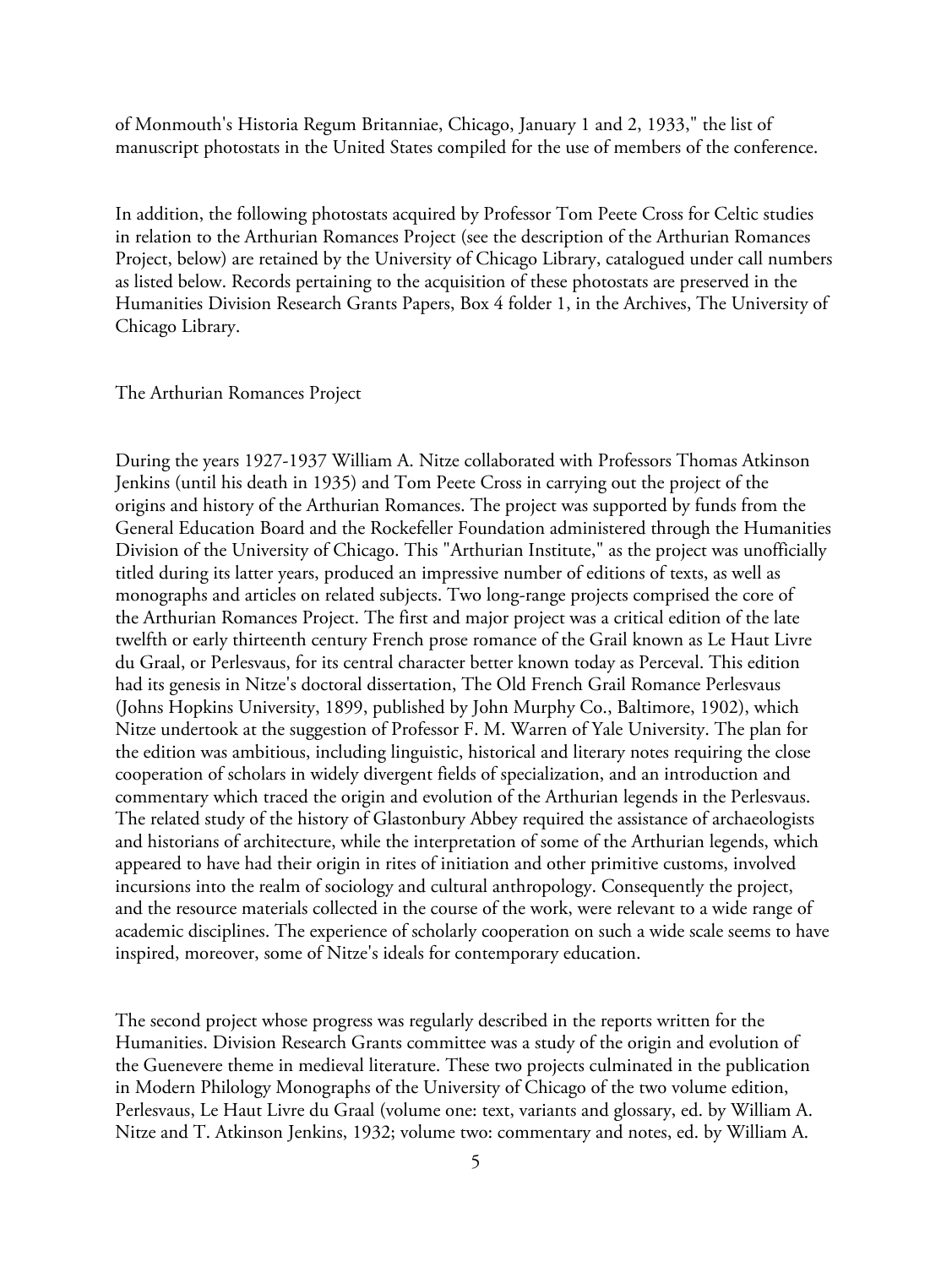Nitze and collaborators, 1937), and of the monograph, Lancelot and Guenevere: A Study in the Origins of Courtly Love (ed. by Tom Peete Cross and William A. Nitze, 1930).

The context in which much of the work of these and related smaller projects was carried out was the Arthurian Seminar, or "Seminary," as it is frequently called in Nitze's papers. During the years of its existence, the Arthurian Seminar dealt with such problems as the sources of the Perlesvaus and the history of the various legends and motifs shared by the Perlesvaus and other Arthurian romances. Thus, for example, the Winter, 1910 session of the Seminar was devoted to the Perceval problem (Box 1 folder 3), under the name "Perceval Seminary." Likewise, Nitze noted in his progress report of 1928-29 (Humanities Division Research Grants Papers, Box 4, folder 1) that the "Romance Seminary" was studying the Knight of the Cart, the title given the Lancelot and Guenevere story composed by the twelfth century French poet, Chrétien de Troyes.

The Arthurian Seminar produced a number of well known scholars whose work began with dissertations on problems raised in the Seminar. Many of these persons carried on the tradition of Chicago Arthurian studies, maintaining close relationships with each other and with their Chicago mentors. Their contributions to the project, reflected in the title page rubric "edited by William A. Nitze and collaborators" in volume two of the Perlesvaus edition, are attested in the papers of the project preserved in this collection. The following is a list of persons who contributed directly or indirectly to the edition of the Perlesvaus and whose names or initials occur throughout the Nitze Papers:

G.E. Bentley, Karl Pietsch, Caleb Bevans, James O. Powell, Justice Neale Carman, Edith Rickert, Sir William Craigie, William Joseph Roach, Edwin Preston Dargan, Henry Leon Robinson, Ernest Haden William Hobart Royce, Urban T. Holmes, Clark H. Slover, Ruth Kline, Leon P. Smith, Gloria Leven, John Spargo, John Thomas Lister, Adolph Benjamin Swanson, John M. Manly, W.H. Tretheway, Clarence Mills, Salomon Narciso Trevino, Elizabeth Miller, John A. S. Verdier, Courtney Montague, Bernard Weinberg, G.T. Northup, Massimila Wilczynski, Clarence Edward Parmenter, Louis Edgar Winfrey, Dorothy Winters

Of the above, Sir William Craigie, John M. Manly and Edith Rickert received portions of their salaries from the funds of the Arthurian project; E.P. Dargan apparently received funds for the continuation of William Hobart Royce's A Bibliography of Balzac, and S.N. Trevino received subsidy for assistance on an unspecified humanistic project under the direction of C.E. Parmenter. The relation of these projects to the Arthurian Romances Project is not clear from the Nitze Papers or from the Humanities Division Research Grants Papers. Ernest Haden, Urban T. Holmes and John Spargo were employed at various times to teach courses thereby freeing the principals of the Arthurian Romances Project for research, and at least Holmes acted as a consultant on the project itself. The remaining persons were all members of the faculty or graduate students participating directly in the Arthurian Seminar.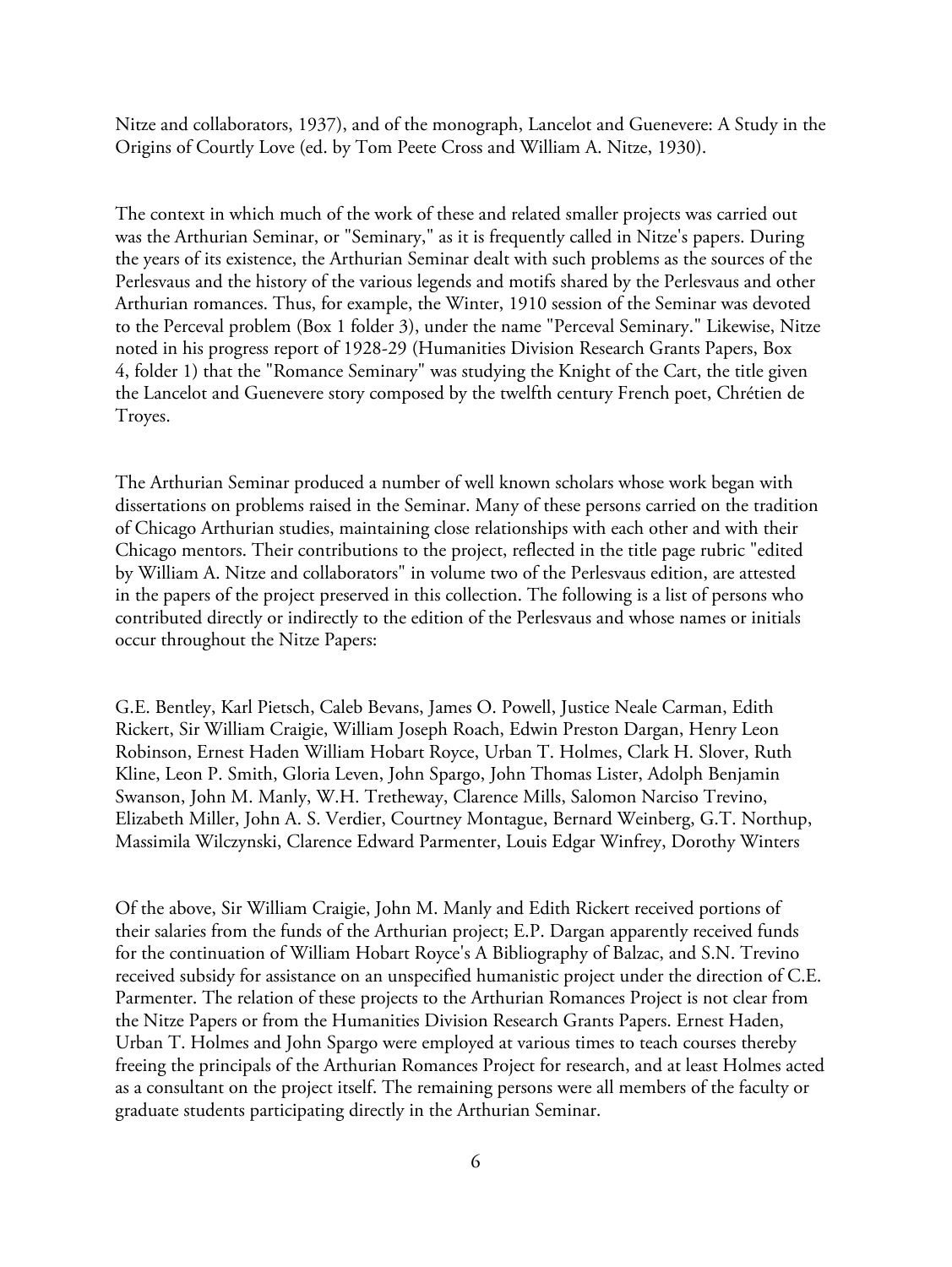In addition to the above persons, the Arthurian Romances Project profited from consultation with several other American and European scholars, whose contributions are documented in the correspondence preserved in the Nitze Papers, and whose names are listed in the following guide. Their initials occur frequently in association with critical comments appended to drafts of various portions of the Perlesvaus edition, and can be identified by reference to the list of correspondents. Where the list of correspondents fails, usually the bibliography in volume two of the Perlesvaus edition (pp. 345-375) will yield the identification; thus, for example, the ACLB whose initials occur in the Perlesvaus edition drafts will be identified as A. C. L. Brown of Harvard University.

The William A. Nitze Papers were acquired by the University of Chicago Library on August 20, 1972 from the Romance Languages Department through Professor Bernard Weinberg.

# **Related Resources**

The following related resources are located in the Department of Special Collections:

http://www.lib.uchicago.edu/e/spcl/select.html

# **Subject Headings**

- Nitze, William Albert, 1876-1957
- Jenkins, T. Atkinson (Thomas Atkinson), 1868-1935
- University of Chicago. La Maison Française
- Romanticists
- Philologists
- Arthurian romances
- Perceval (Legendary character)
- Grail -- Legends

# **INVENTORY**

# **Series I: Professional Papers**

# **Subseries 1: Seminar Preparation Notes**

# **Box 1**

# **Folder 1-2**

Introduction to Romance Philology (Lecture notes prepared by Prof. Karl Pietsch, taught later by Prof. T. Atkinson Jenkins and received by Nitze after Jenkins' death in March, 1935).

# **Box 1**

# **Folder 3**

"Perceval Seminary, 1910, Oct.-Dec." (lecture notes: "Grail Episode" and "The Perceval Problem").

# **Box 1**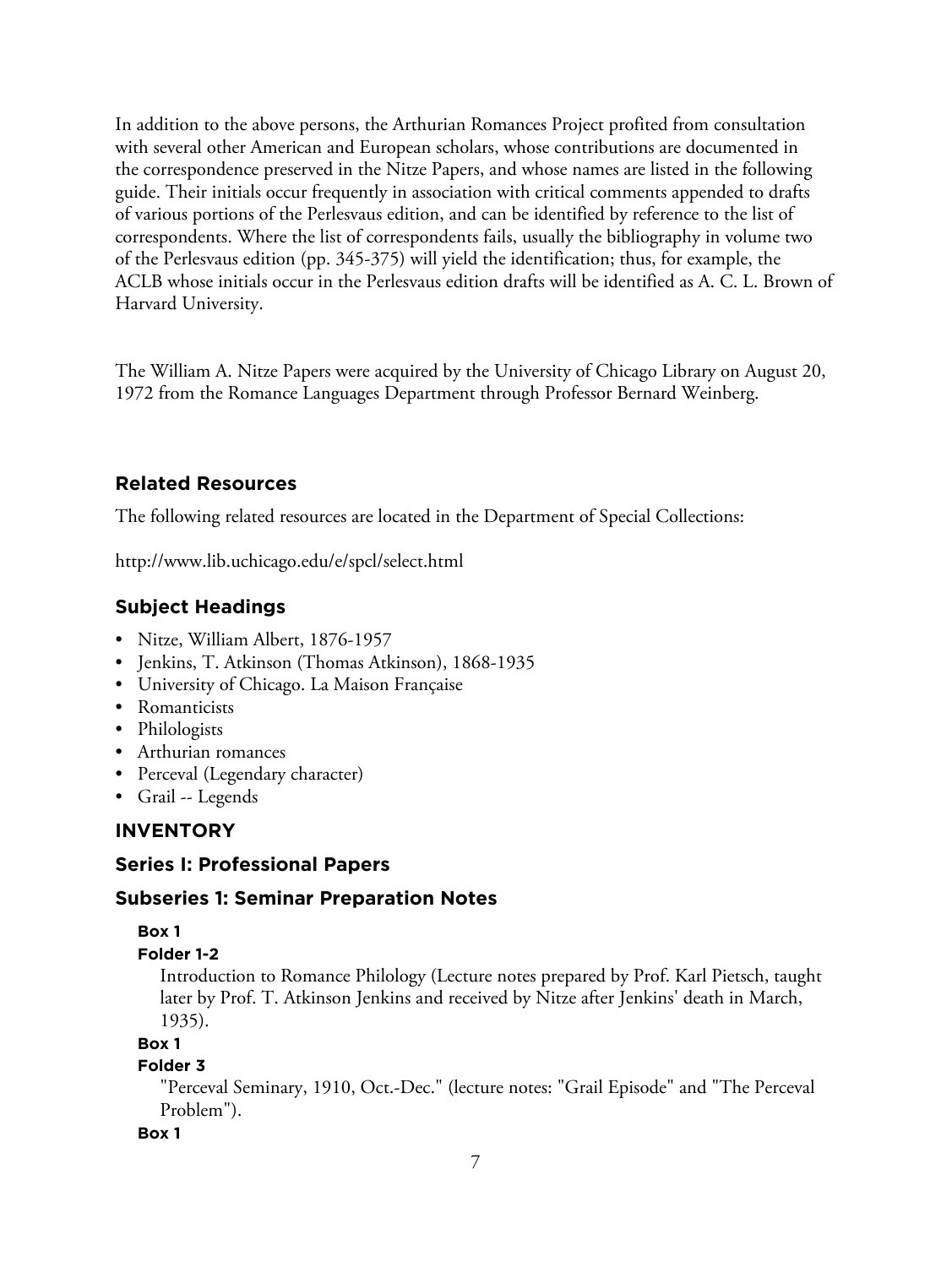#### **Folder 4**

Chrétien de Troyes' Ivain (lecture notes: introduction and line-by-line commentary).

# **Box 1**

# **Folder 5**

Chrétien de Troyes' Erec (lecture notes: introduction and line-by-line commentary)

## **Box 1**

## **Folder 6**

Chrétien de Troyes' Erec (notes from the Arthurian Seminar by Caleb Bevans).

# **Box 1**

# **Folder 7**

Chanson de Roland (lecture notes: line-by-line commentary).

# **Box 1**

# **Folder 8**

The Peredur, Wolfram and Chrétien de Troyes' Perceval (lecture notes: comparative study).

# **Box 1**

# **Folder 9**

Legend and manuscripts of the Destruction de Jérusalem or Vindicta salvatoris (notes).

# **Box 1**

## **Folder 10**

Marie de Champagne and the Lyric Poets (notes).

#### **Box 1**

# **Folder 11**

"Les livres de Jean de France, Duc de Berry, frère du roi Charles V. (notes, 1930)."

# **Subseries 2: Arthurian Seminar Students' Papers**

# **Box 2**

## **Folder 1**

Caleb Bevans, "Some Analogies to Welsh Material in 'Li Chevaliers as deus espees'" (typed MS).

# **Box 2**

# **Folder 2**

J. Neale Carman, materials on the dating of the Perlesvau

• Inferences from the Br (Brussels, Bibliothèque Royale des Ducs de Bourgogne, MS 11145) colophon," "The Perlesvaus, Its Date," "The Perlesvaus, Its Author," and "Bibliography of the Historical Works Cited in the Chapter on the "Dating of the Perlesvaus"

# **Box 2**

# **Folder 3**

W. H. Tretheway, "Automata in the Perlesvaus" (typed MS).

# **Box 2**

#### **Folder 4**

Marjorie Williamson, "The Dream of Cahus in Perlesvaus" (typed MS).

# **Box 2**

#### **Folder 5**

Without signature, "The Eucharistic Vision in the Perlesvaus, Branch I" (typed MS).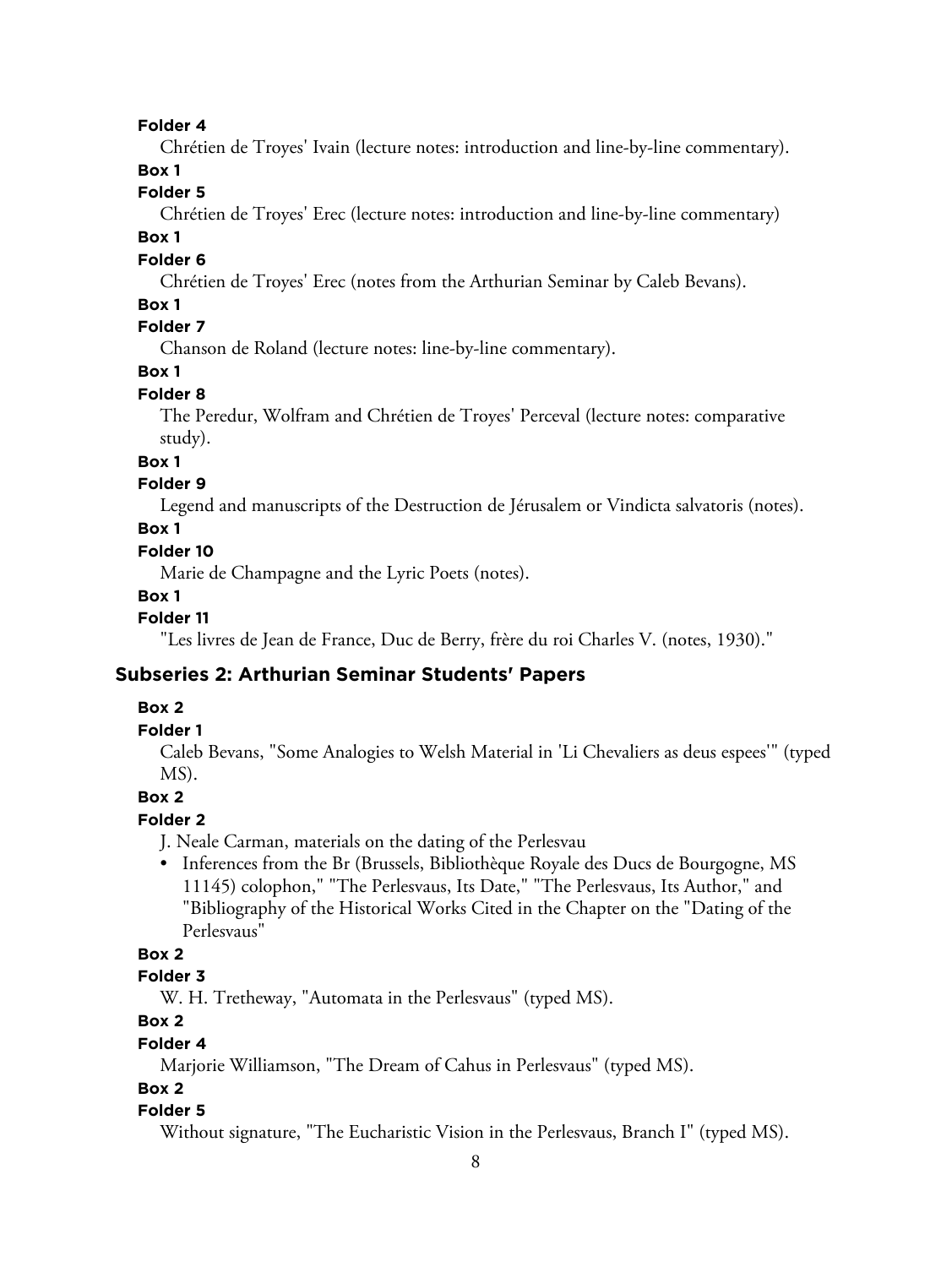## **Subseries 3: Students' Work for French Language Course, 1915**

# **Box 2**

**Folder 6**

Exercises, French 2, Spring, 1915.

# **Box 2**

**Folder 7** Exercises, French 5, Spring, 1915.

## **Box 2**

## **Folder 8**

Exercises, French 4, Winter, 1915.

#### **Box 2**

**Folder 9**

Exercises, French 5, Winter, 1915.

## **Box 2**

**Folder 10**

Examinations, French courses, 1915.

# **Subseries 4: Formal Lectures and Manuscripts of Publications**

#### **Box 2**

## **Folder 11**

Chrétien de Troyes' Cligés and Ivain, chevalier au lion (series of three lectures for delivery at Johns Hopkins University).

# **Box 2**

# **Folder 12**

"Claudas" (typed MS).

# **Box 2**

#### **Folder 13**

"Some Facts Concerning Brien des Isles that may have a Bearing on the Date of the Perlesvaus" (typed MS).

# **Box 2**

# **Folder 14**

"The Historical Arthur" (a lecture; typed MS).

# **Box 2**

#### **Folder 15**

"The Forms and Etymologies of Perceval: A Summary" (dealing with the question, "Who, then, is Peredur the Grail Knight, and whence does he derive his name?" typed MS).

## **Box 2**

# **Folder 16**

"The Exhumation of King Arthur at Glastonbury" (typed MS; published: Speculum 9 (1934) pp. 355-61.

# **Box 2**

# **Folder 17**

"The Beste Glatissant in Arthurian Romance (typed MS; published, Zeitschrift fur romanische Philologie 56 (1936) pp. 409-18.

#### **Box 2**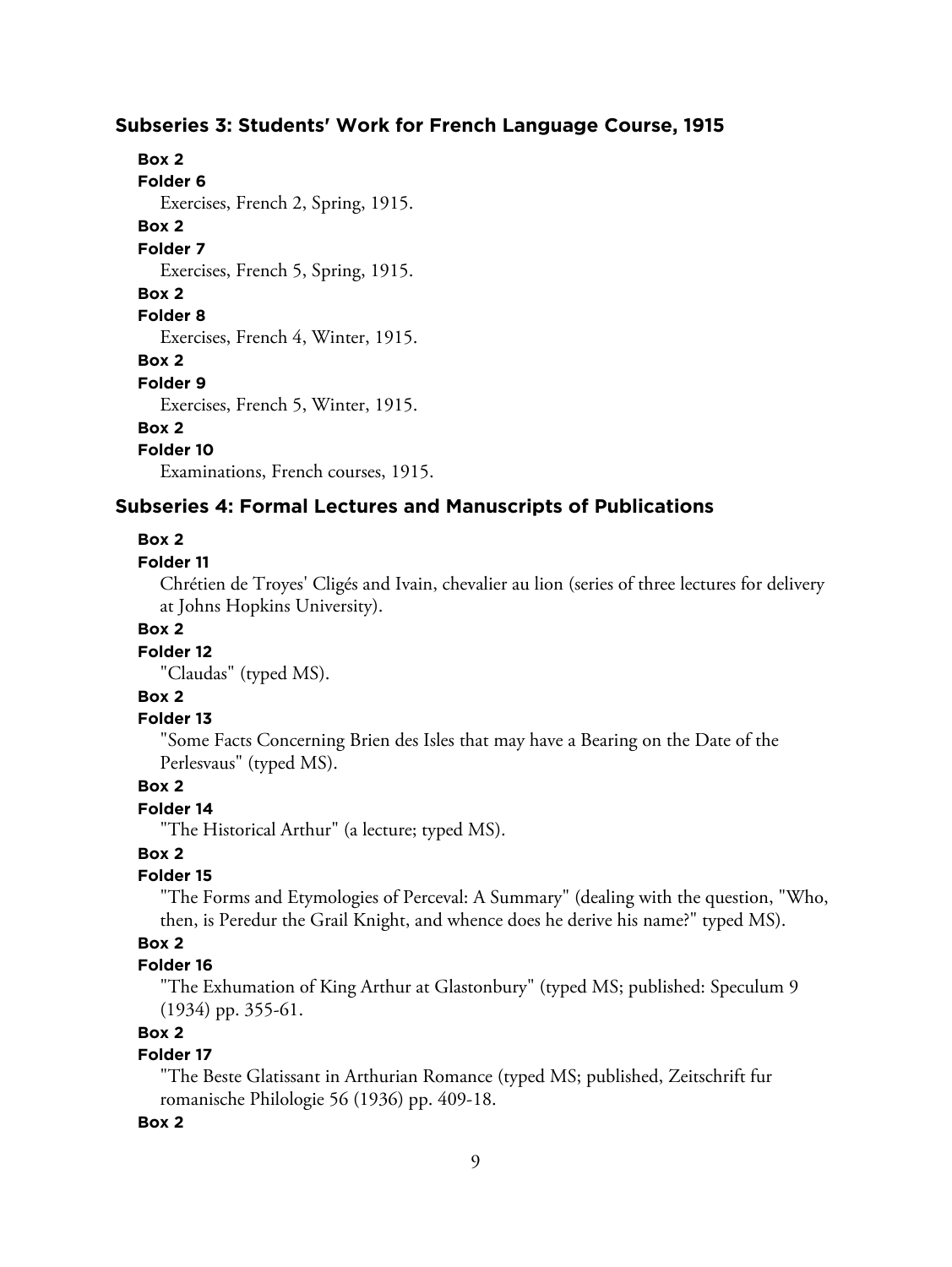#### **Folder 18**

"The Unasked Question in the Grail Stories" (typed and handwritten MSS).

## **Box 2**

# **Folder 19**

"The High History of the Grail" (typed MS; paper delivered to the General Meeting of the American Philosophical Society, Philadelphia, Pennsylvania, April 23, 1937; General Meeting program included).

# **Box 2**

## **Folder 20**

"On the Chronology of the Grail Romances" (notes and handwritten MS; published: The Manly Anniversary Studies in Language and Literature, Chicago, University of Chicago Press, 1923, pp. 300-314.

#### **Box 2**

#### **Folder 21**

The History of French Literature from the Earliest Times to the Great War (typed MS; published: Henry Holt & Co., New York, 1922, 1927 revised edition, 1938 third edition).

# **Box 3**

## **Folder 1-2**

The History of French Literature.... (typed MS, continued).

# **Box 3**

# **Folder 3**

"Horizons" (fragmentary handwritten MS; presidential address to the Modern Languages Association of America, 1929; published: Proceedings of the Modern Languages Association 44 (1929) pp. iii-xi.

## **Subseries 5: Topical Notes, Studies and Reference Materials**

## **Box 3**

# **Folder 4**

"The Date of the Probably Spurious Charter of Henry II to Glastonbury" (typed and handwritten MS).

## **Box 3**

# **Folder 5**

"Hugh of Avalon and Glastonbury" (handwritten MS).

#### **Box 3**

# **Folder 6**

"Glastonbury and Joseph's Coming to Britain" (typed MS).

## **Box 3**

## **Folder 7**

Massimila Wilczynski, untitled typed note on numerical symmetry and the addition of Arthur to the catalogue of heroes.

# **Box 3**

#### **Folder 8**

"Indications in the Perlesvaus of a further source and comparisons, when possible, with Gerbert's continuation" (handwritten MS).

#### **Box 3**

#### **Folder 9**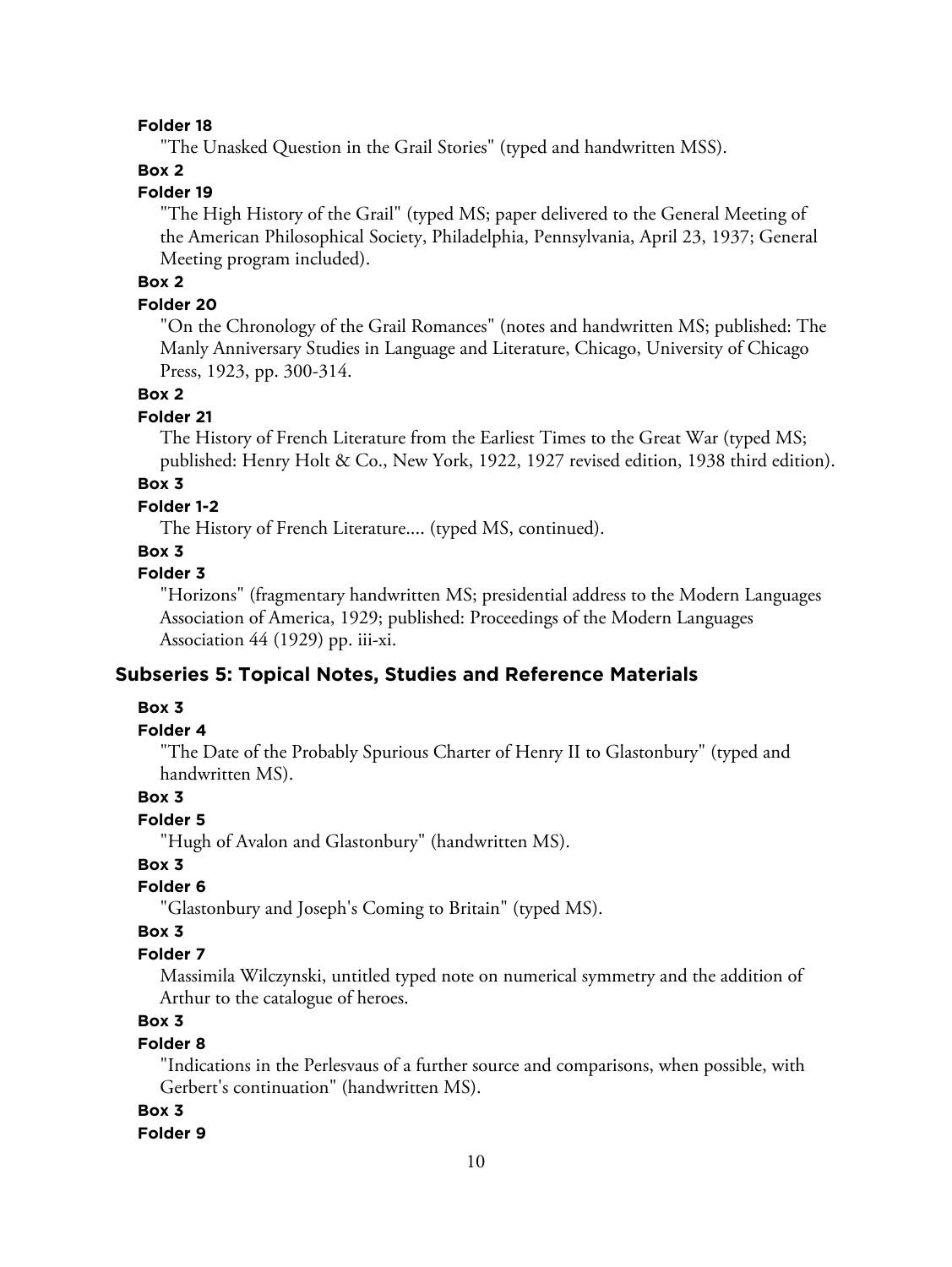Note on J. B. Bury, "A Life of St. Patrick (Colgan's Tertia Vita), "Transactions of the Royal Irish Academy 32 (1903) sect. C, p. 216 (on a forgery in a manuscript of Bede's Historia Ecclesiastica by Glastonbury monks in an effort to enhance the antiquity of Glastonbury Abbey.

## **Box 3**

## **Folder 10**

Kilweh and Olwen, the search for Mabon (handwritten note).

# **Box 3**

# **Folder 11**

"Salutations in the Perlesvaus," and "Formulae of Address in the Perlesvaus" (typed MSS).

## **Box 3**

# **Folder 12**

The white Stagg episode (handwritten note).

# **Box 3**

# **Folder 13**

Sildes in the Art Department (of the University of Chicago; typed list).

# **Box 3**

## **Folder 14**

"Conference on the Study of Geoffrey of Monmouth's Historia Rerum Britanniae, Chicago, January 1 and 2, 1933" (memorandum of conference's conclusions) with a list of photostats of MSS in the United States compiled for use of members of the conference.

## **Box 3**

# **Folder 15**

"Black Letter editions of the Arthurian Romances in Harvard College Library" (a typed list); Dr. Eduardo de Laiglesia, "Biblioteca de Libros de Caballerias" (catalogue of Laiglesia Collection); two copies of another catalogue of the Laiglesia Collection of Arthuriana; portion of an annual report of the Newberry Library pertaining to the acquisition of the Laiglesia Collection of Arthuriana (cf. William A. Nitze, "The Newberry Collection of Arthuriana," Modern Philology 30 (1932-33) pp. 1-4.

# **Subseries 6: Transcriptions of Texts and Manuscript Descriptions**

#### **Box 3**

#### **Folder 16-18**

Transcription of Perlesvaus MS O (Oxford, Bodleian Library MS Hatton 82) by John Thomas Lister (typed)

## **Box 3**

## **Folder 19-20**

Transcription of Perlesvaus MS O (Oxford, Bodleian Library MS Hatton 82) from edition by J. T. Lister (typed).

# **Box 4**

# **Folder 1-3**

Transcription of Perlesvaus MS O from edition by J. T. Lister, continued.

## **Box 4**

# **Folder 4-9**

Transcription of Perlesvaus MS P (Paris, Bibliothèque Nationale, fonds francaise 1428 (ancien fonds 7526); typed).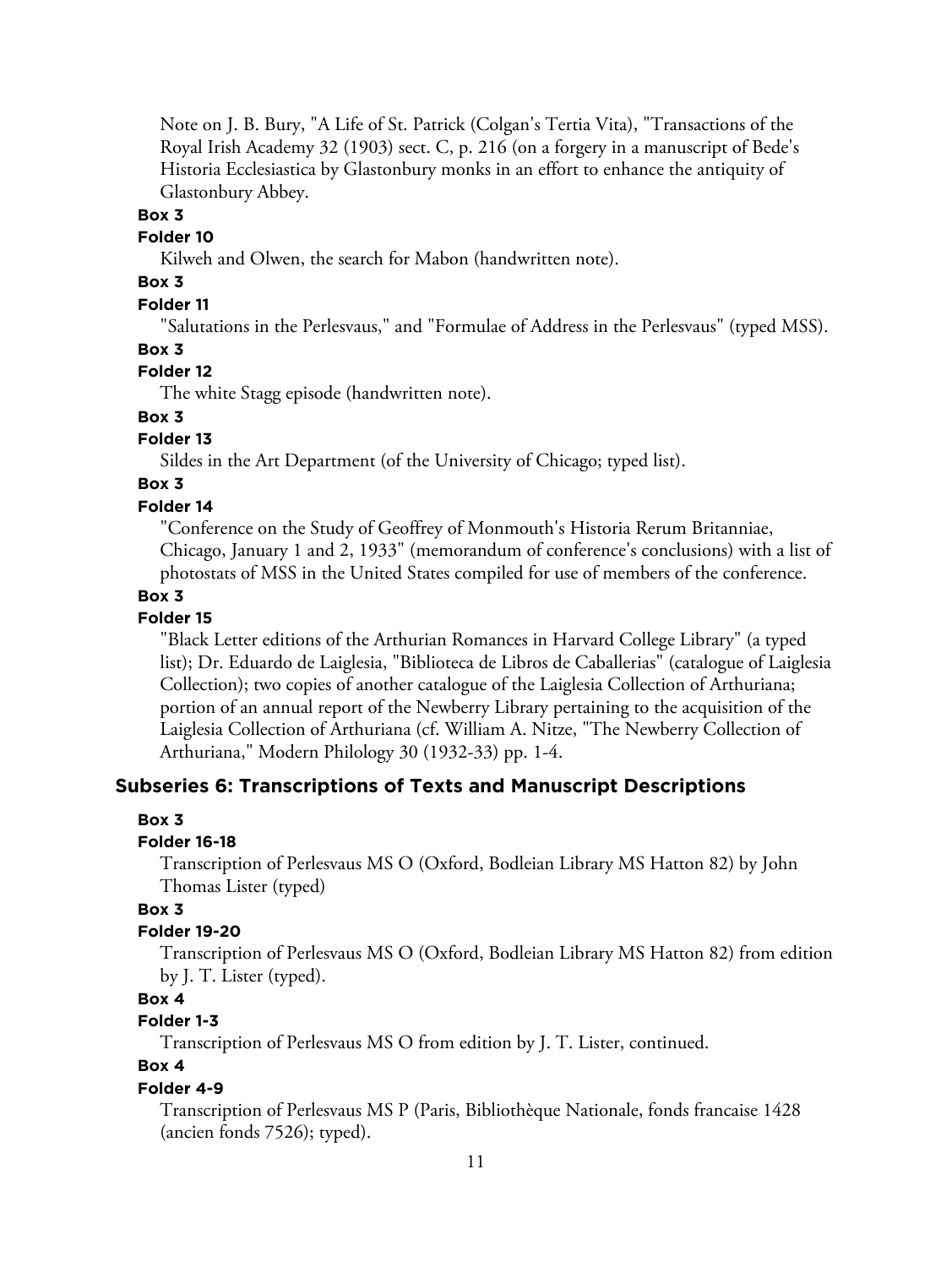#### **Folder 1**

Description of Perlesvaus MS P (typed).

## **Box 5**

#### **Folder 2**

Transcription of several Perlesvaus MSS for lines 3626-3647, including: Perlesvaus MS P; MS Br (Brussels, Bibliotheque Royale des Ducs de Bourgogne, MS 11145); MS C (Chantilly, France, Institut de France, MS 626 of the Collection of the Duc d'Aumale); BL (black letter printed editions, Paris, 1516 and Paris, 1523).

# **Box 5**

#### **Folder 3**

Description and transcription of Perlesvaus MS W (Wales, National Library of Wales at Aberystwyth, Peniarth MS 11.

# **Box 5**

# **Folder 4**

"Perlesvaus Concordance of Manuscripts" (giving folio references for lines as cited in Nitze, Jenkins et al., Perlesvaus Le Haut Livre du Graal).

#### **Box 5**

# **Folder 5**

"A Brief Outline, by folios, of the Pseudo-Wauchier and Wauchier portions of MS B(ibliothèque) N(ationale) f. fr. 12577" (Chrétien de Troyes and continuators, Roman de Perceval le Gallois) plus a concordance to other MSS containing the same text.

## **Box 5**

#### **Folder 6**

Outline, by Caleb Bevans, of the Manecier continuation of Chrétien de Troyes, Roman de Perceval le Gallois plus transcriptions of (Potvin edition) lines 16756-16770 in severalMSS including: MS S (Paris, Bibliotheque National f. fr. 1453); MS L (London, British Museum Add. MS 36614); MS V (Paris, Bibliothèque Nationale nouv. acq. 6614); MS M (Montpellier, France, Bibliothèque de la Faculté de Médicine, MS H. 249); MS T (Paris, Bibliothèque Nationale f. fr. 12576); MS E (Edinbourg, National Library of Scotland, MS 19.9.5); MS Q (Paris, Bibliothèque Nationale f. fr. 1429); MS U (Paris, Bibliothèque Nationale f. fr. 12577).

# **Box 5**

#### **Folder 7**

Transcription of Paris, Bibliothèque Nationale fonds française 12577, Chrétien de Troyes and Continuators, Roman de Perceval le Gallois, fol. 92r, col. 2-92v, col. 2, "The Carados Episode."

## **Box 5**

#### **Folder 8**

Transcription of London, British Museum Add. MS 36614, Chrétien de Troyes and Continuators, Roman de Perceval le Gallois or the Conte du Graal, fols. 102v, col. 2-103v, col. 1 (new foliation: 105v-106v), "The Carados Episode."

## **Box 5**

#### **Folder 9**

Transcription of London, British Museum, Cotton MS Cleopatra C. X., Miracles of the Virgin, folios 101r-v.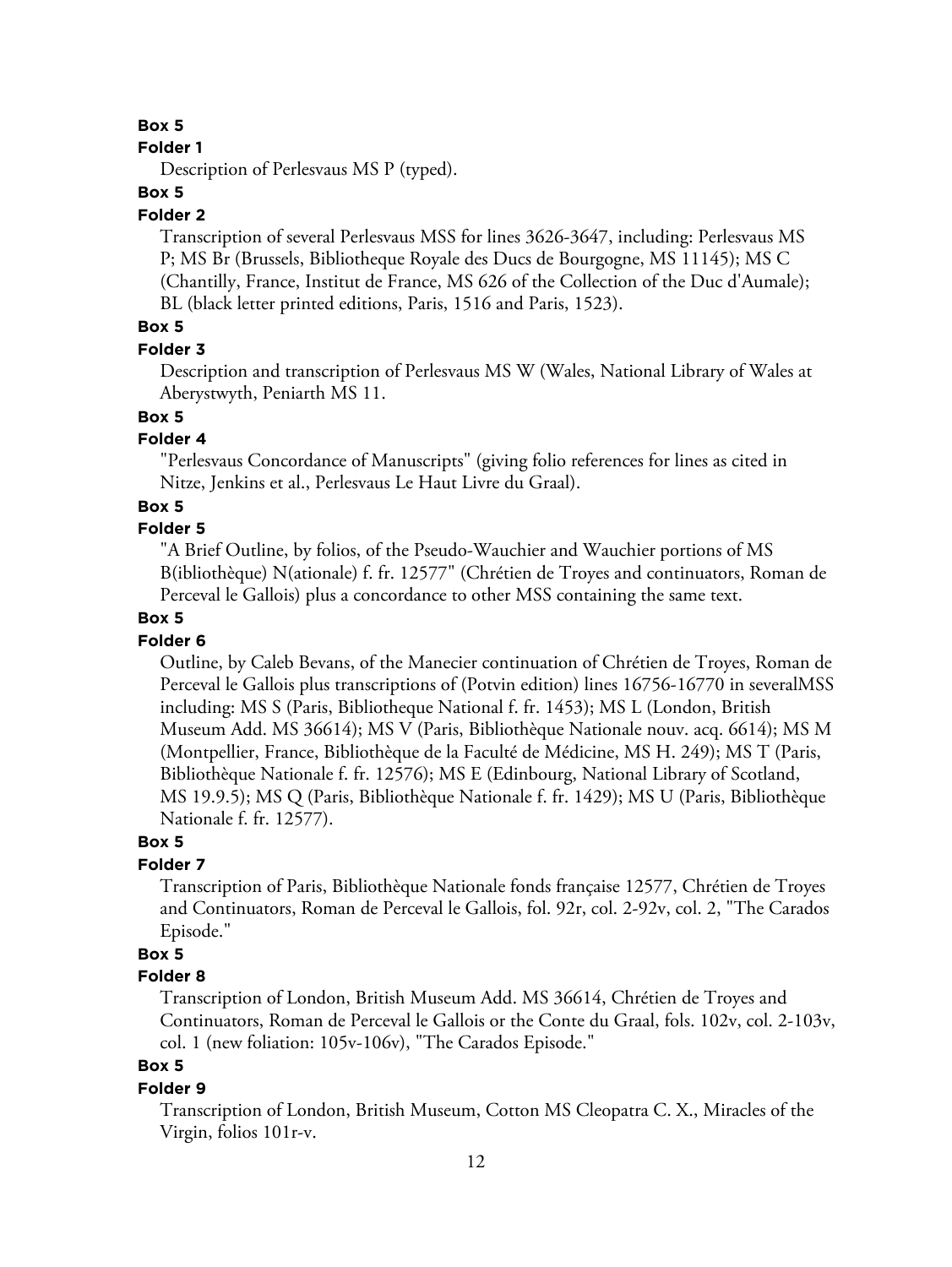#### **Folder 10**

Notes (MS descriptions; transcriptions, handwritten) pertaining to Paris, Bibliothèque Nationale fonds française 120 and 747, Robert de Boron, L'Histoire du Saint Graal and Florence, Biblioteca Riccardiana MS 2759, Libre dau Sangraal e Liber Merlini.

## **Box 5**

#### **Folder 11**

Notes (MS descriptions; transcriptions, handwritten) pertaining to Spanish MSS of the Merlin.

# **Box 5**

#### **Folder 12**

Notes (MS description; handwritten) pertaining to Devon, Pennsylvania, Boies Penrose Collection, Wace, Roman de Brut.

# **Box 5**

# **Folder 13**

"Jean de Nestle-Account of Reconciliation with Thomas of Savoy, Count of Flanders, in 1238. Philippe Mousket vv. 30280 ff., ed. Reiffenberg, II, p. 657; ed. RHF, vol. XXII, p. 70." (typed copy of text, from Reiffenberg edition).

## **Subseries 7: The Perlesvaus Edition, Volume II, Part I: Commentary**

#### **Box 5**

#### **Folder 14**

Henry L. Robinson's materials on the language of Perlesvaus MS O (Oxford, Bodleian Library, MS Hatton 82; cf. Henry L. Robinson, The Language of the Scribes of MS Hatton 82 (Perlesvaus) (University of Chicago unpublished Ph.D. dissertation, 1933).

# **Box 5**

#### **Folder 15-16**

Henry L. Robinson's materials on the language of other Perlesvaus MSS (used by T. Atkinson Jenkins in writing "Commentary," chapter 1: "Language of the Manuscripts."

# **Box 5**

## **Folder 17-19**

Successive early drafts of "Commentary," chapter one, pt. 1, "Language of the Manuscripts" (Perlesvaus edition, vol. 2, pp. 3-24).

## **Box 5**

#### **Folder 20-22**

Successive drafts and revisions of "Commentary," chapter one, pt. 2, "Relationship of the Manuscripts" (Perlesvaus edition, vol. 2, pp. 24-42).

## **Box 6**

## **Folder 1-7**

Successive drafts and revisions of "Commentary," chapter one, pt. 2, "Relationship of the Manuscripts," continued.

## **Box 6**

# **Folder 8-13**

Successive drafts and revisions of "Commentary," the entire chapter one (folder 12 contains an "Alternate treatment of the Language of MS O" (Oxford, Bodleian Library, MS Hatton 82) utilized in the final draft of chapter one).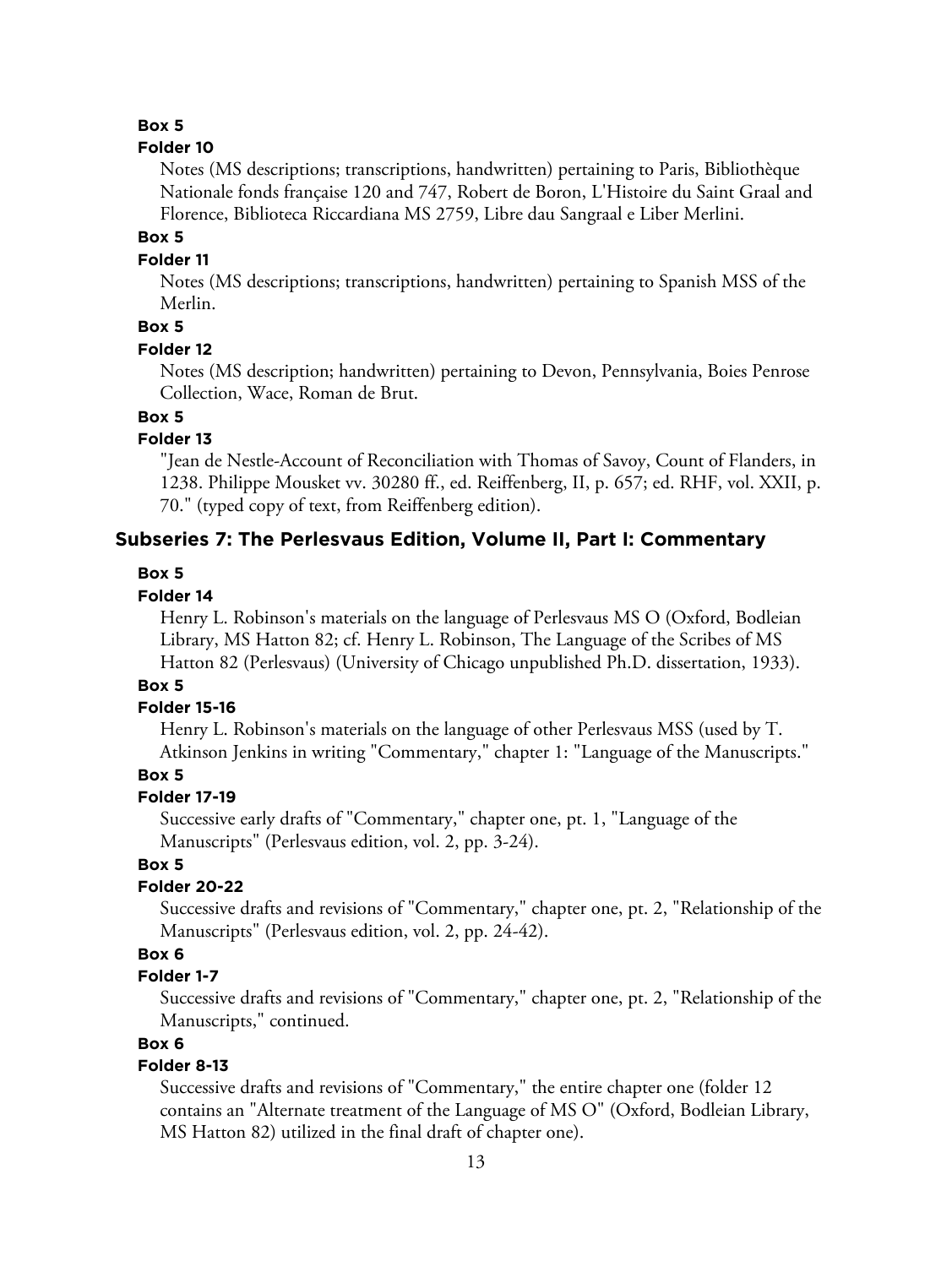## **Folder 14**

T. Atkinson Jenkins' draft of "Commentary," chapter two, "Glastonbury and the Perlesvaus."

## **Box 6**

# **Folder 15-18**

Successive drafts and revisions of "Commentary," chapter two, "Glastonbury and the Perlesvaus."

# **Box 7**

# **Folder 1-4**

Successive drafts and revisions of "Commentary," chapter three, "The Date of the Perlesvaus," first version.

# **Box 7**

# **Folder 5**

J. Neale Carman's comments on the first version of chapter three, "The Date of the Perlesvaus."

# **Box 7**

# **Folder 6-7**

Revised version of "Commentary," chapter three, "The Date of the Perlesvaus (carbon copies of typed MSS sent to William Roach and J. Neale Carman for criticism).

# **Box 7**

# **Folder 8-12**

Successive drafts of "Commentary," chapter four, "Sources of the Perlesvaus.

# **Box 7**

# **Folder 13**

Draft of "Commentary," chapter four, section on "P(erlesvaus) and the Manessier Continuation." (Perlesvaus edition, pp. 124-33; handwritten MS by William A. Nitze and carbon of a typed MS).

# **Box 7**

# **Folder 14-19**

Successive drafts of "Commentary," chapter four, section on "P(erlesvaus) and the Gerbert Continuation" (Perlesvaus edition, pp. 133-151; typed MSS).

# **Box 7**

# **Folder 20-22**

Draft of "Commentary," the entire chapter four, "Sources of the Perlesvaus" (typed MS).

# **Box 7**

# **Folder 23**

Revisions of preceding draft of the entire chapter four, "Sources of the Perlesvaus."

# **Box 7**

# **Folder 24-25**

Successive drafts of "Commentary," chapter five, "Structure and Style of the Perlesvaus."

# **Subseries 8: The Perlesvaus Edition, Volume II, Part II: Notes**

# **Box 8**

# **Folder 1**

Collection of notes labeled "Miscellaneous Material for Notes."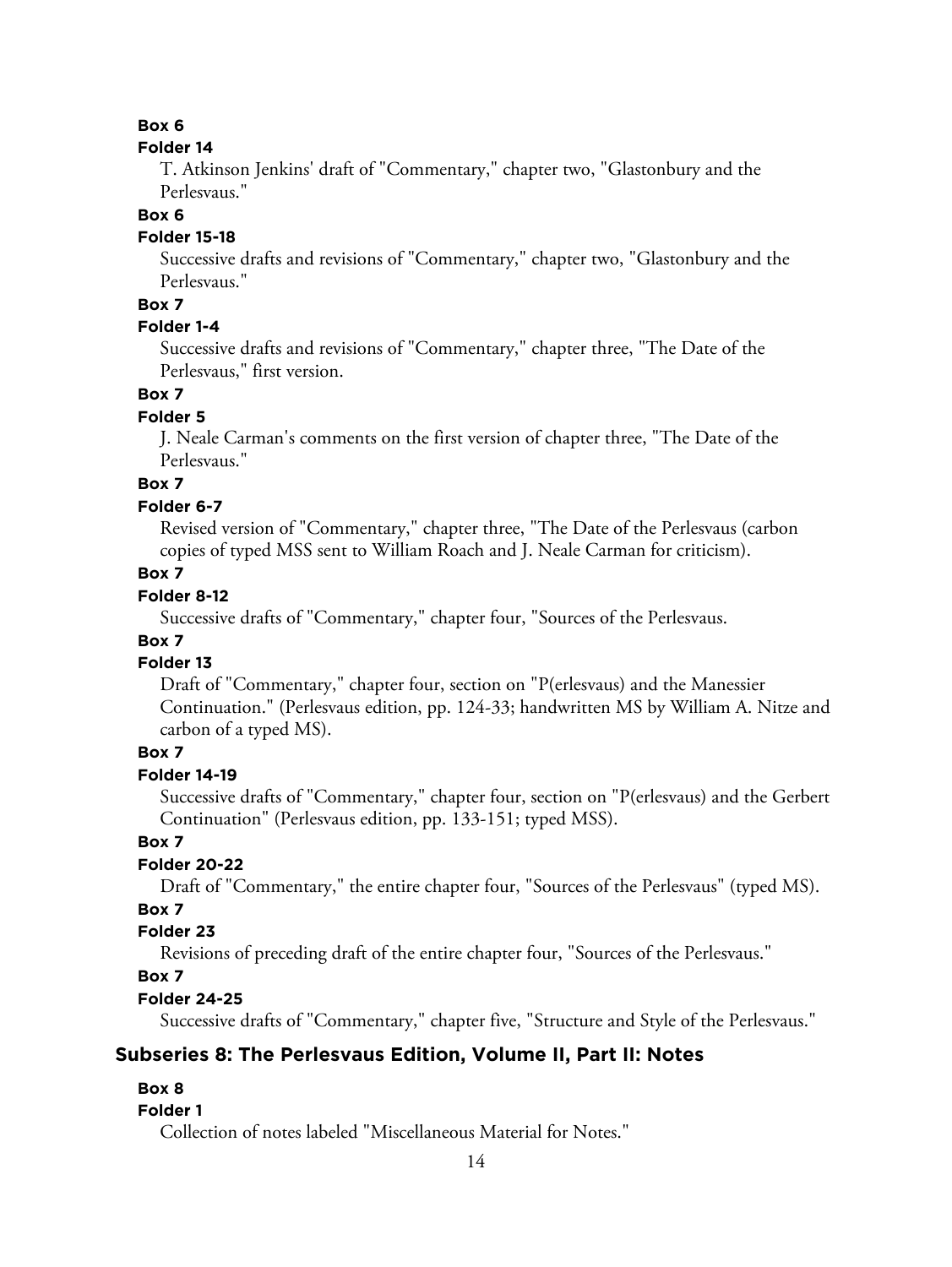#### **Folder 2**

Collection of notes labelled "Miscellaneous Texts."

# **Box 8**

# **Folder 3-4**

First draft of Notes by William A. Nitze.

# **Box 8**

# **Folder 5**

Notes: first typed draft (prior to 1933; lines 3-7300). (original folder label: "Line Notes Final Draft Second Carbon").

## **Box 8**

## **Folder 6**

Revision of first typed draft of Notes for lines 488, 597.

# **Box 8**

# **Folder 7**

"Perlesvaus Notes (carbon copy of set made for Mr. Nitze, April, 1933)" (Notes for lines 3-2194).

#### **Box 8**

# **Folder 8**

Carbon copy, annotated by William A. Nitze, of Notes typed for Mr. Nitze, April, 1933.

# **Box 8**

# **Folder 9**

"Perlesvaus Queries" (Sept. 1933)' (questions by Nitze (?) based on the Notes as typed in April, 1933.

#### **Box 8**

#### **Folder 10**

Arthurian Seminar proceedings, Winter Quarter, 1934, based on Notes as typed April, 1933

## **Box 8**

## **Folder 11**

T. Atkinson Jenkins' Linguistic Notes.

# **Box 9**

# **Folder 1**

Revised draft of Notes subsequent to 1933.

## **Box 9**

# **Folder 2**

Annotated typed MS of Notes (sections later rewritten or eliminated).

## **Box 9**

# **Folder 3**

Revised draft of Notes subsequent to 1933.

# **Box 9**

## **Folder 4-7**

Annotated typed MS of Notes (sections later rewritten or eliminated).

• BOX 10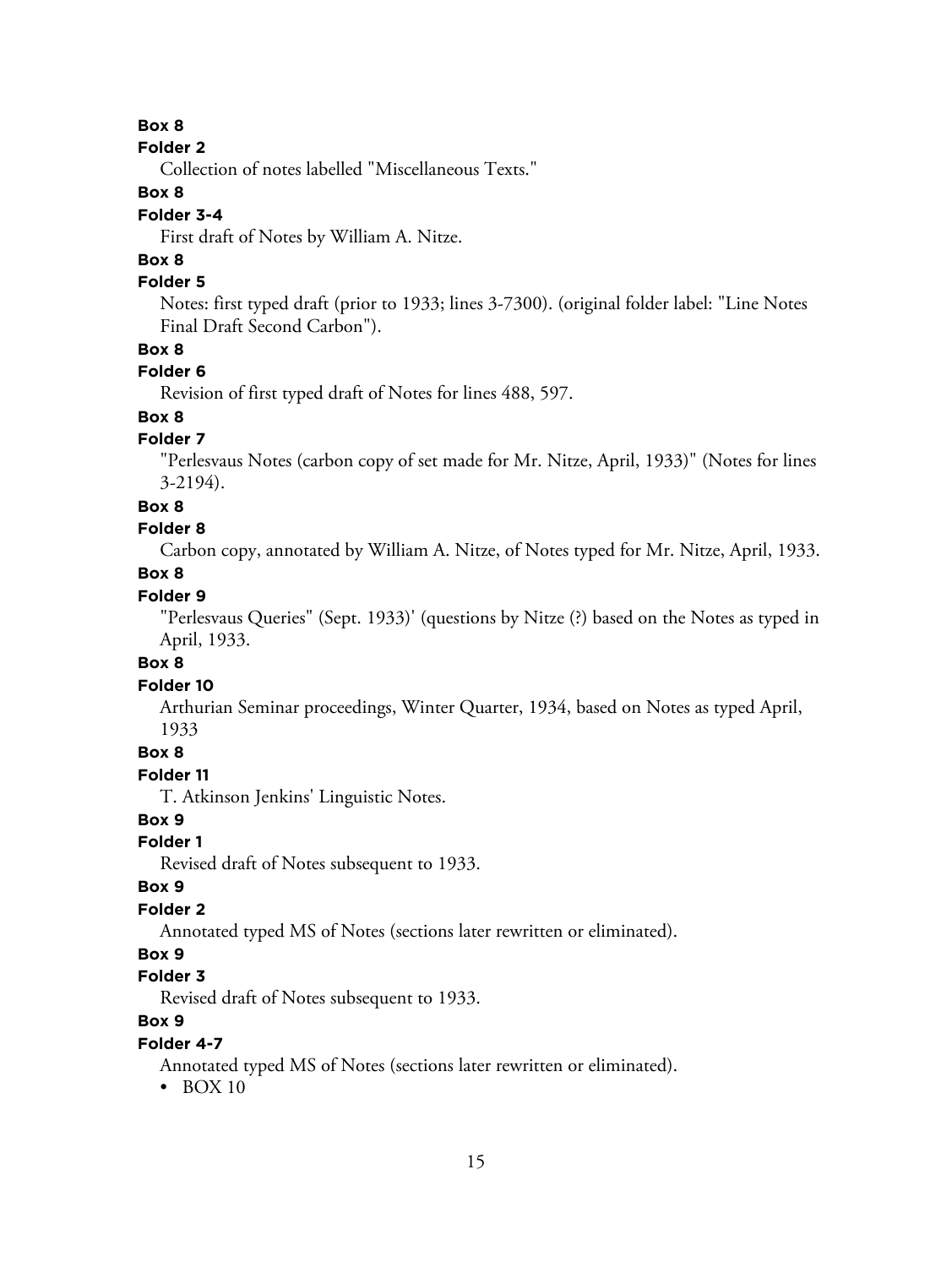# **Subseries 9: The Perlesvaus Edition, Volume II, Printer's Copy, Proofs and Miscellaneous**

## **Box 9**

#### **Folder 1-8**

Printer's Copy, Perlesvaus edition, volume 2, complete.

# **Box 11**

# **Folder 1**

Galley Proof Corrections (typed list of corrections).

#### **Box 11**

#### **Folder 2-10**

Galley Proofs of Perlesvaus edition, volume 2.

# **Box 11**

## **Folder 11-13**

Galley Proofs of Perlesvaus edition, volume 2, illustrations.

#### **Box 11**

## **Folder 14-20**

Collection of photographs and maps related to the Perlesvaus and especially to Glastonbury history.

# **Box 11**

## **Folder 21**

Miscellaneous notes, clippings and memorabilia pertaining to the Perlesvaus and to Glastonbury (the Glastonbury charter from HenryII; Henry of Sully).

## **Box 12**

# **Folder 1**

"Errata" (card file of errors in manuscript readings in Perlesvaus edition, volume one; note: the file is much more thorough than the "Errata" list published in volume two of the Perlesvaus edition).

# **Box 12**

**Folder 2**

Manuscripts collation file (card file of textual variants among the Perlesvaus manuscripts).

# **Subseries 10: Offprints and Publications by Nitze and His Colleagues**

# **Box 13**

# **Folder 1**

Nitze, "The Fisher King in the Grail Romances," Publications of the Modern Language Association of America 24 (1909) pp. 365-418 (Professor Manly's copy).

# **Box 13**

# **Folder 2**

Nitze, "The Fountain Defended," Modern Philology 7 (1909) pp. 145-164 (annotated). **Box 13**

# **Folder 3**

Nitze, "The Glastonbury Passages in the Perlesvaus," Studies in Philology 15 (1918) pp. 7-13. (to Professor Todd)

# **Box 13**

#### **Folder 4**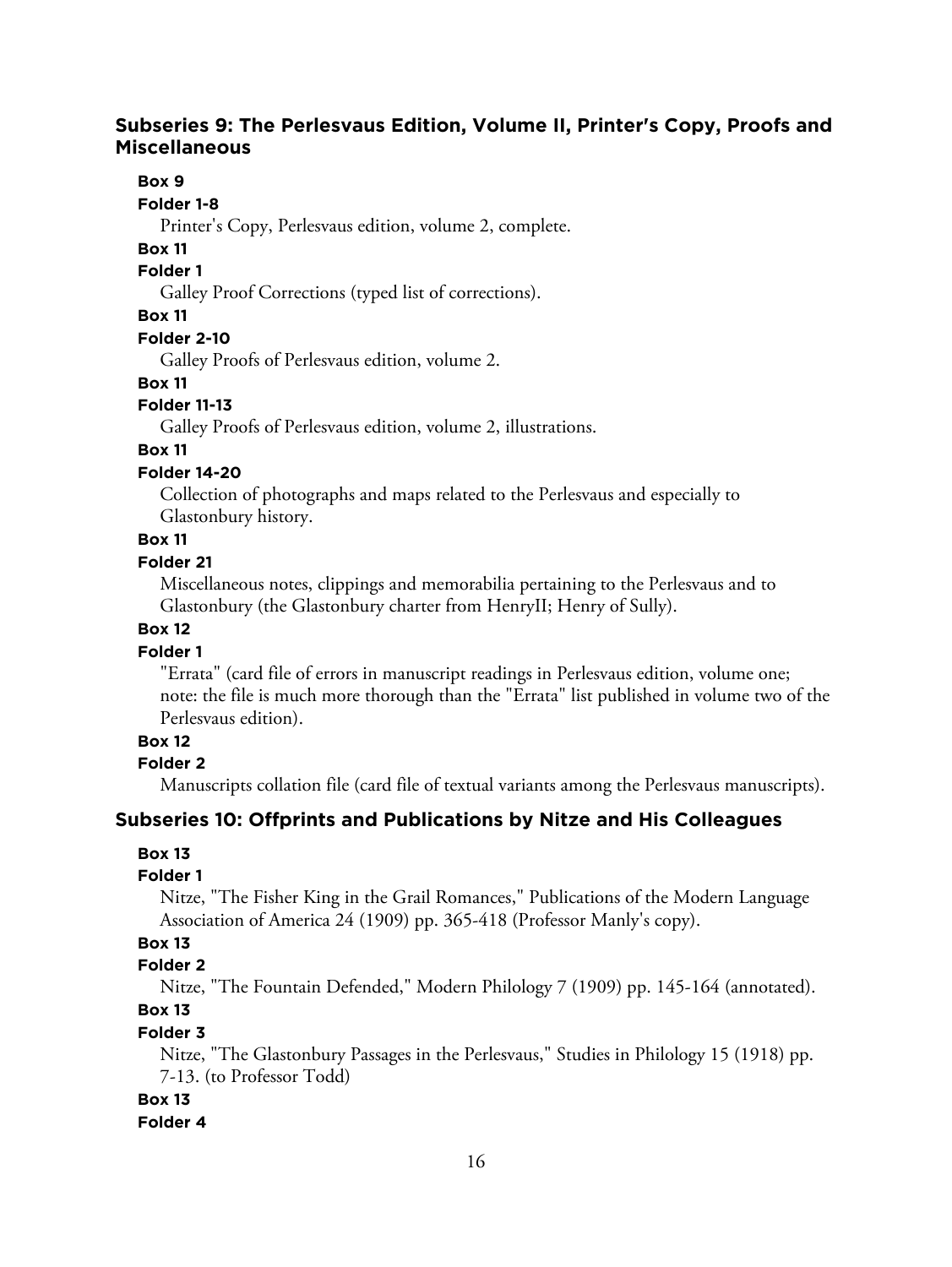Nitze, "On the Chronology of the Grail Romances," Modern Philology 17 (1919-1920) pp. 151-166, 605-618 (newspaper clipping attached by Nitze).

# **Box 13**

## **Folder 5**

Nitze, Robert de Boron, Le Roman de l'Estoire du Graal (Classiques français du moyen âge, no. 57; Paris, Champion, 1927).

# **Box 13**

## **Folder 6**

Nitze, "Two Virgilian Commonplaces in Twelfth Century Literature," Melanges de linguistique et de littératur offerts à M. Alfred Jeanroy par ses élèves et ses amis (Paris, E. Droz, 1928) pp. 439-446 (annotated).

# **Box 13**

## **Folder 7**

Nitze, "An Ex-libris medieval," Melange de littérature, d'histoire et de philologie offerts à Paul Laumonier, professeur à la Faculté des lettres de Bordeaux, par ses élèves et ses amis (Paris, E. Droz, 1934) pp. 51-55.

# **Box 13**

#### **Folder 8**

Nitze, "Bedier's Epic Theory and the Arthuriana of Nennius," Modern Philology 39 (1941) pp. 1-14.

#### **Box 13**

# **Folder 8.5**

- "Horizons," 1929
- "Is the Green Knight Story a Vegetation Myth?" 1936
- "Some Recent Arthurian Studies," 1939
- "Pascal and the Medieval Definition of God," 1942
- "The Pacific Coast and the American Council of Learned Societies," 1944
- "Some Remarkes on the Origin of French Montjoie," 1955
- "A Midsummer Night's Dream, v, i, 4-17," 1955

# **Box 13**

#### **Folder 9**

Nitze, offprints of various scholarly book reviews.

# **Box 13**

# **Folder 10**

Joseph Bédier, "L'Esprit de nos plus anciens romans de chevalerie," Revue de France 1 (1921) pp. 88-108.

#### **Box 13**

#### **Folder 11**

Arthur C. L. Brown, "On the Independent Characters of the Welsh Owain," Romanic Review 3 (1912) pp. 143-172 (annotated by Nitze).

# **Box 13**

#### **Folder 12**

Charles Bowie Millican, "Studies in Spenser's Historical Allegory" (review) Review of English Studies 10 (1934) pp. 350-353.

#### **Box 13**

#### **Folder 13**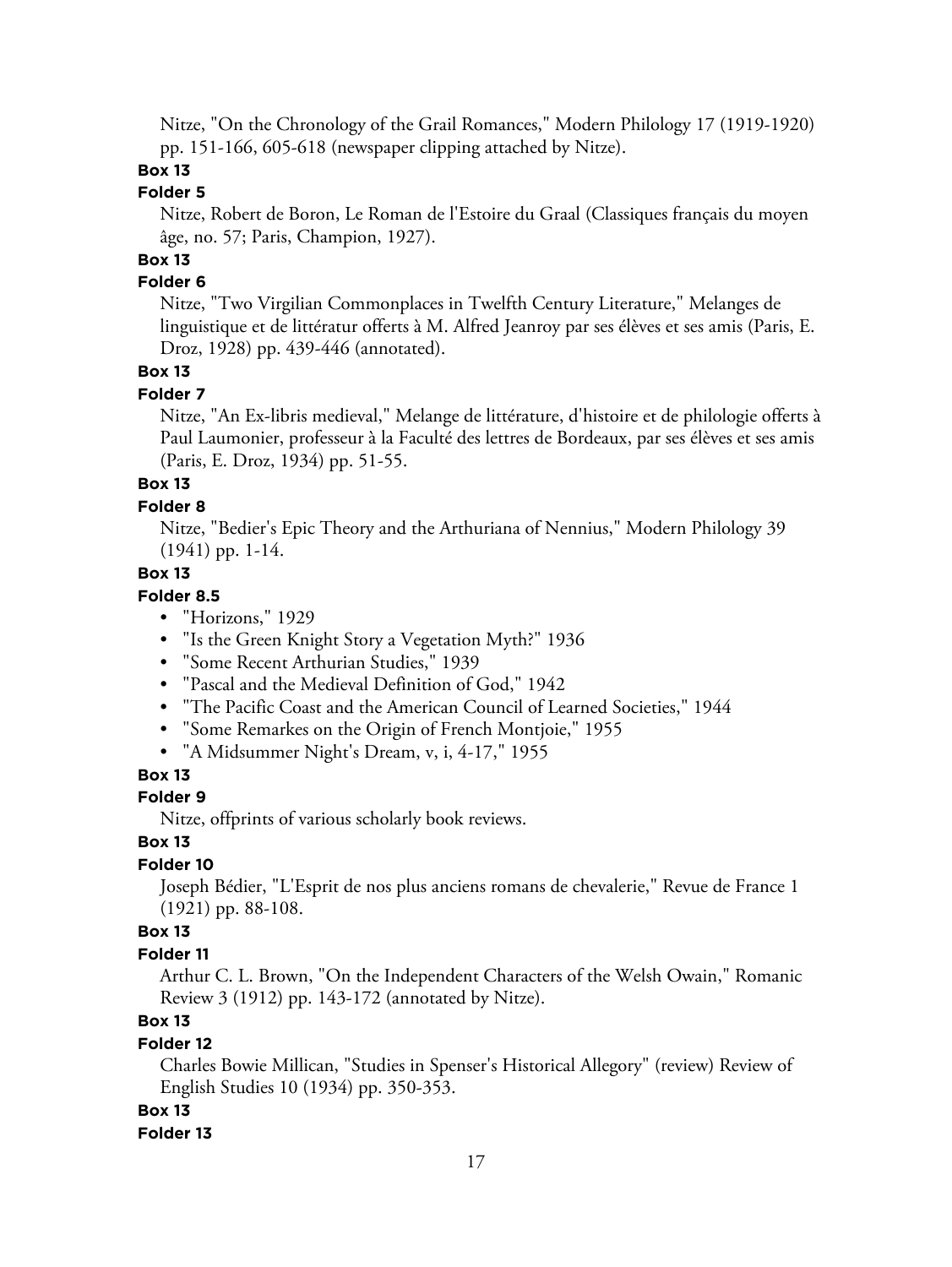Robert A. Hall, Jr., "G. B. Vico and Linguistic Theory," Italica 18 (1941) pp. 145-154.

# **Box 13**

# **Folder 14**

Howard Mumford Jones, "The Relation of the Humanities to General Education," General Education 7 (1934) pp. 39-58 (typed note attached).

# **Box 13**

# **Folder 15**

Henry Dexter Learned, "The Eulalia MS. at Line 15 reads Aduret, not 'Adunet'" Speculum 16 (1941) pp. 334-335 and plates.

# **Box 13**

# **Folder 16**

John J. Parry, A Bibliography of Critical Arthurian Literature for the Years 1922-1929 (New York, N. Y.: The Modern Language Association, 1931).

**Box 13**

# **Folder 17**

James F. Royster, "The Chaucer Concordance," Studies in Philology 25 (1928) pp. 62-69.

# **Box 13**

# **Folder 18**

Louis B. Wright, "The Retreat of the Humanities," The English Journal 28 (1939) pp. 121-132 and "Teaching and Research," Association of American Colleges Bulletin 27 (1941) pp. 75-82.

# **Series II: Correspondence**

# **Box 13**

# **Folder 19**

Professional correspondence

- L'Alliance francaise, January, 1928
- Ernst Brugger, May 7, 1934; July 8, 1934.
- J. Neale Carman, Dec. 1, 1932; April 1, 1933; Feb. 19, 1936.
- Ralph Adams Cram, April 3, 1933.
- C. Brunil, École Nationale des Chartes, Paris, May 11, 1934; May 17, 1934.
- Darin (?), Conservateur en Chef, Bibliotheque Royale de Belgique, 1926.
- William D. Davies, librarian, The National Library of Wales, Aug. 14, 1930.
- Lucien Foulet, Dec. 6, 1932; July 13, 1933; May 10, 1934; May 19, 1934.
- Foster E. Guyer, Madrid, July 17 (no year).
- Ernest Hoepffner, June 25, 1936.
- Urban T. Holmes, Nov. 7, 1932; March 6, 1935.
- T. Atkinson Jenkins, Nov. 22, 1934.
- Einar Joranson, Dec. 11, 1941.
- H. P. Judson, Oct. 11, 1917.
- H. R. Lang, August 2, 1907.
- Roger S. Loomis, Feb. 27, ca. 1931 (response to Clark H. Slover,
- "Avalon," Modern Philology 28 (1930-31); April 11, ca. 1933 (re RA Cram correspondence on architecture of Glastonbury Abbey).
- W. Meyer Lübke, no date.
- Helaine Newstead, May 9, 1934.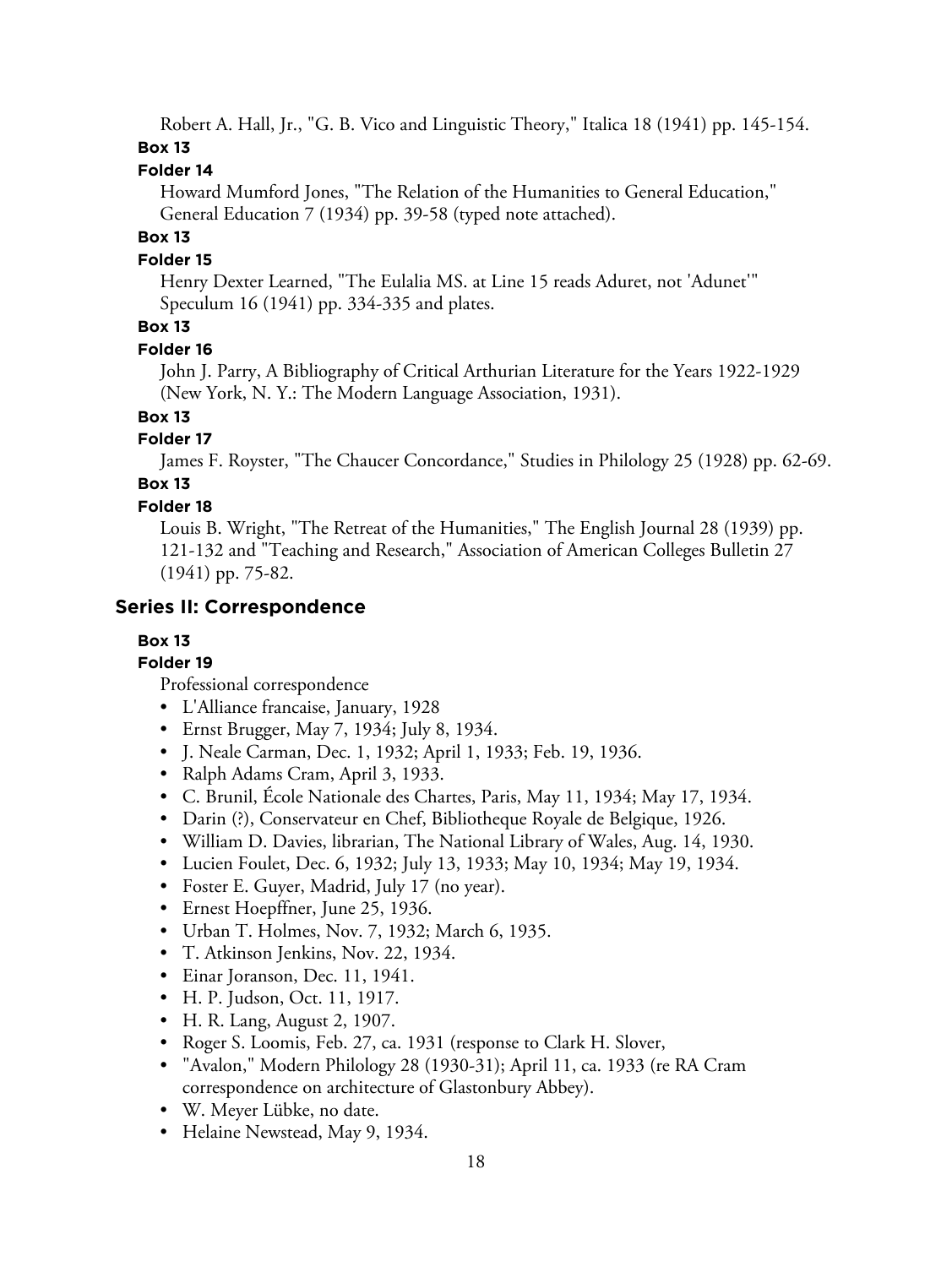- G. T. Northup, 23 Linden Lane, Princeton, N. J. (no date).
- John Jay Parry, Dec. 26, 1936.
- A. Kingsley Porter, March 28, 1933; April 3, 1933.
- Léone Quéva, mayor of Cambrin, France, Feb. 22, 1933.
- William Roach, Dec. 1, 1935; April 11, 1936; May 8, 1939.
- Clark H. Slover, two letters, no dates.
- Amida Stanton, Oct. 16, 1934.
- J. S. P. Tatlock, May 1, 1934; June 13, 1934.
- James Westfall Thompson, Aug. 6, 1932; April 14, 1934; five undated memos.
- Bernard Weinberg, May 24, 1937.
- Mary Williams, April 9, 1931; enclosure in Amida Stanton
- correspondence, above.
- Robert H. Wilson, May 4, 1935.
- Without signature, 538 Church Street, Ann Arbor, Michigan, May 16, 1905.
- Without signature, Kotzschenbroda in Sachsen, July 26, 1933.

## **Folder 20**

Correspondence between T. Atkinson Jenkins, William A. Nitze, and Henry Leon Robinson, pertaining to Jenkins' writing of the chapter on the linguistic character of the manuscripts of the Perlesvaus (Perlesvaus edition, vol. 2, Part 1, chapter 1, section 2), June-October, 1934.

#### **Box 13**

#### **Folder 21**

Correspondence between William A. Nitze, William Roach and Gweneth Hutchings pertaining to MS O of the Perlesvaus (Oxford, Bodleian Library, MS Hatton 82), June-July, 1935.

# **Box 13**

## **Folder 22**

Correspondence pertaining to La Maison Française, 1918-1922.

## **Series III: Photostats of Manuscripts**

#### **Box 14**

#### **Folder 1**

Chantilly, France, Institut de France, MS 626 of the Collection of the Duc d'Aumale, folios 213v-243v; 88v (Perlesvaus MS C; negative photostat).

## **Box 14**

## **Folder 2-5**

Chantilly, France, Institut de France, MS 626 of the Collection of the Duc d'Aumale (positive photostat enlarged from the above negative photostat; note: enlargement of folio 243v was never made).

# **Box 14**

#### **Folder 6-7**

Aberystwth, Wales, National Library of Wales, MS Peniarth 11, entire MS (folios 110 end=Perlesvaus MS W; positive photostat).

#### **Box 15**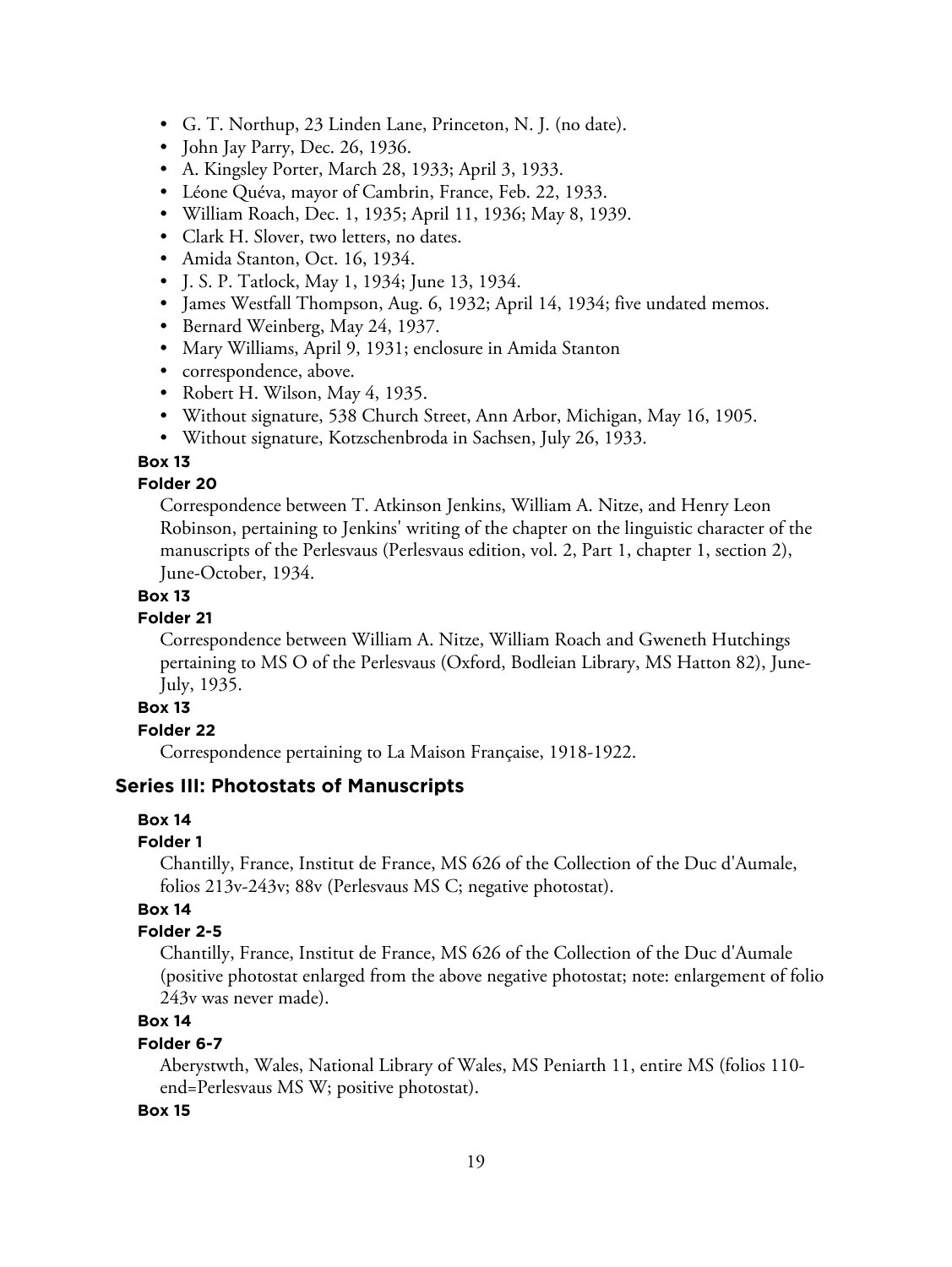Brussels, Bibliothèque Royale des Ducs de Bourgogne, MS 11145, entire MS (Perlesvaus MS Br; negative photostat).

#### **Box 16**

Brussels, Bibliothèque Royale des Ducs de Bourgogne, MS 11145, entire MS (Perlesvaus MS Br; negative photostat).

## **Box 17**

#### **Folder 1-9**

Paris, Bibliothèque Nationale MS fonds française 1428 entire MS (Perlesvaus MS P; negative photostat).

# **Box 18**

#### **Folder 1-3**

Paris, Bibliothèque Nationale MS fonds française 1428, entire MS (Perlesvaus MS P; negative photostat), continued.

# **Box 18**

#### **Folder 4**

Oxford, Bodleian Library, MS Hatton 82, entire MS (Perlesvaus MS O; negative photostat).

#### **Box 18**

#### **Folder 5**

Paris, Bibliothèque Nationale, MS fonds française 120, folios 520r-522v (Perlesvaus MS OAc; positive photostat).

#### **Box 18**

#### **Folder 6**

Bern, Switzerland, Stadtbibliothek MS 113, folios 283v-290v (Perlesvaus MS Be; negative photostat).

# **Box 18**

#### **Folder 7-8**

Paris, Bibliothèque Nationale fonds française 12603, folios 1r-72v, Mériadeuc ou le Chevalier aux deux épées.

#### **Box 19**

#### **Folder 1**

Paris, Bibliothèque-Nationale fonds française 2699, Recueil de traités, négociations, lettres patentes...de 1355 à 1418, folios 104-128: Copie des demandes faictes par le conseil du roy d'Angleterre et des responces faictes par les gens du roy sur le fait de paix final (negative photostat).

# **Box 19**

## **Folder 2**

Paris, Bibliothèque Nationale fonds française 20047, Robert de Boron, Le Roman de l'estoire dou graal (folios 1r-62v plus inside back cover and verso of folio preceeding folio 1r; note: photostat does not include the preceeding Image du Monde on 84 folios numbered independently as described by Nitze in his edition of Robert de Boron (Paris, Champion, 1927) p. v,; negative photostat).

# **Box 19**

#### **Folder 3**

1523 printed edition of the Perlesvaus, folios 123-212 (Perlesvaus MS BL; positive photostat).